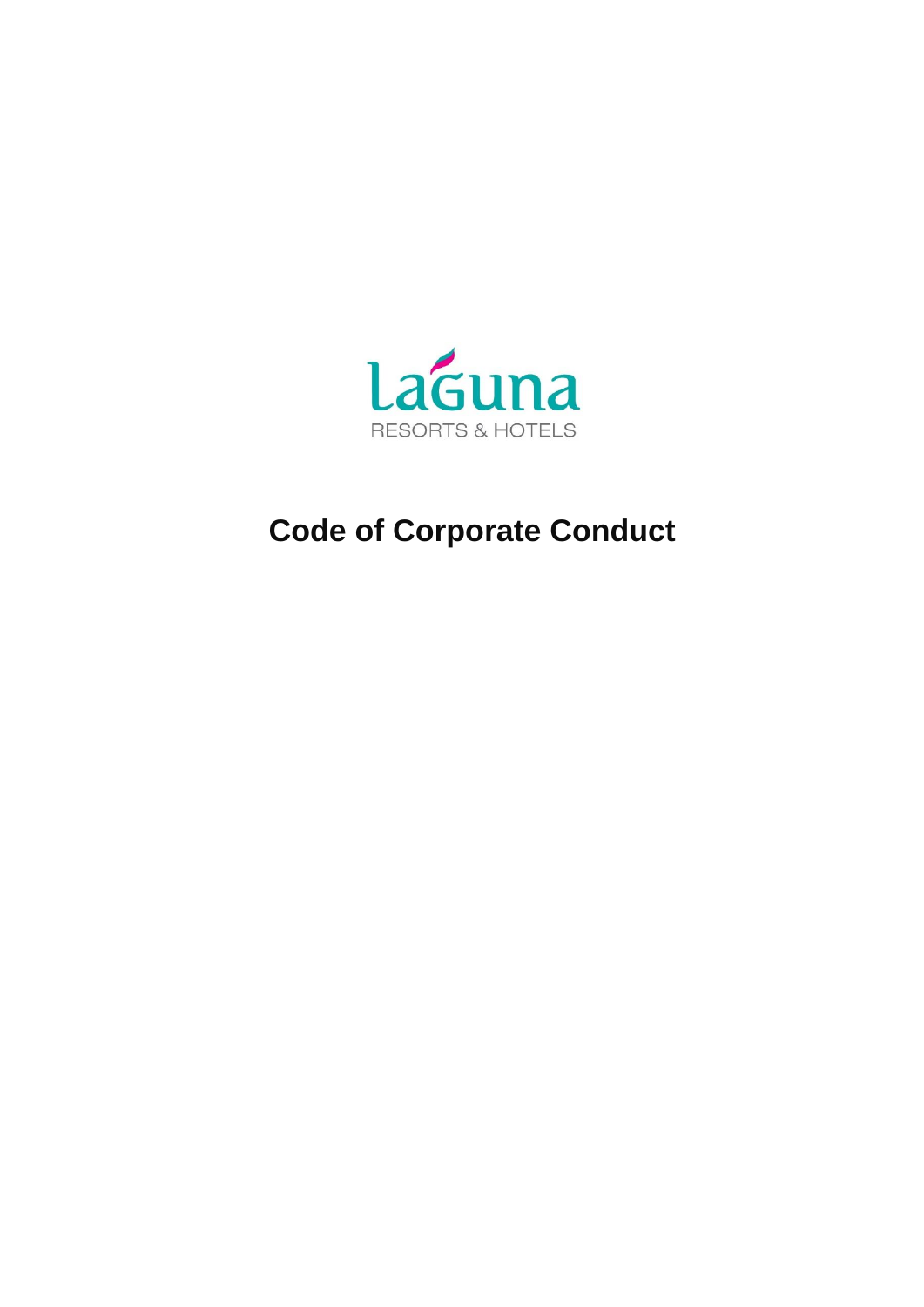# **Table of Content**

| <b>Code of Corporate Conduct</b><br>1 |                                                                  |                |  |  |
|---------------------------------------|------------------------------------------------------------------|----------------|--|--|
|                                       | <b>Definitions</b>                                               | 1              |  |  |
|                                       | <b>Anti-Corruption Policy</b>                                    | 3              |  |  |
|                                       | Political Non-Partisanship                                       | $\overline{7}$ |  |  |
|                                       | <b>Gift and Entertainment</b>                                    | $\overline{7}$ |  |  |
|                                       | Donation and Sponsorship                                         | 9              |  |  |
|                                       | Whistle-Blowing Channel and Whistle-Blowers Protection           | 9              |  |  |
|                                       | Compliance with the Code of Corporate Conduct                    | 11             |  |  |
|                                       | Non-compliance with the Company's Code of Corporate Conduct      | 16             |  |  |
|                                       | Conflict of Interest                                             | 22             |  |  |
|                                       | The Use of Inside Information                                    | 25             |  |  |
|                                       | The Usage and Safeguarding of the Company's Resources            | 26             |  |  |
|                                       | Anti-Human Rights and Labor Violation Policy                     | 26             |  |  |
|                                       | <b>Health and Safety</b>                                         | 27             |  |  |
|                                       | Allocation and Management of Information Technology Resources    | 27             |  |  |
|                                       | Hiring of current or former Government Officers (Revolving Door) | 28             |  |  |
|                                       | <b>Compliance and Review</b>                                     | 30             |  |  |
|                                       | <b>Disciplines</b>                                               | 31             |  |  |
|                                       | <b>Disciplinary Actions</b>                                      | 32             |  |  |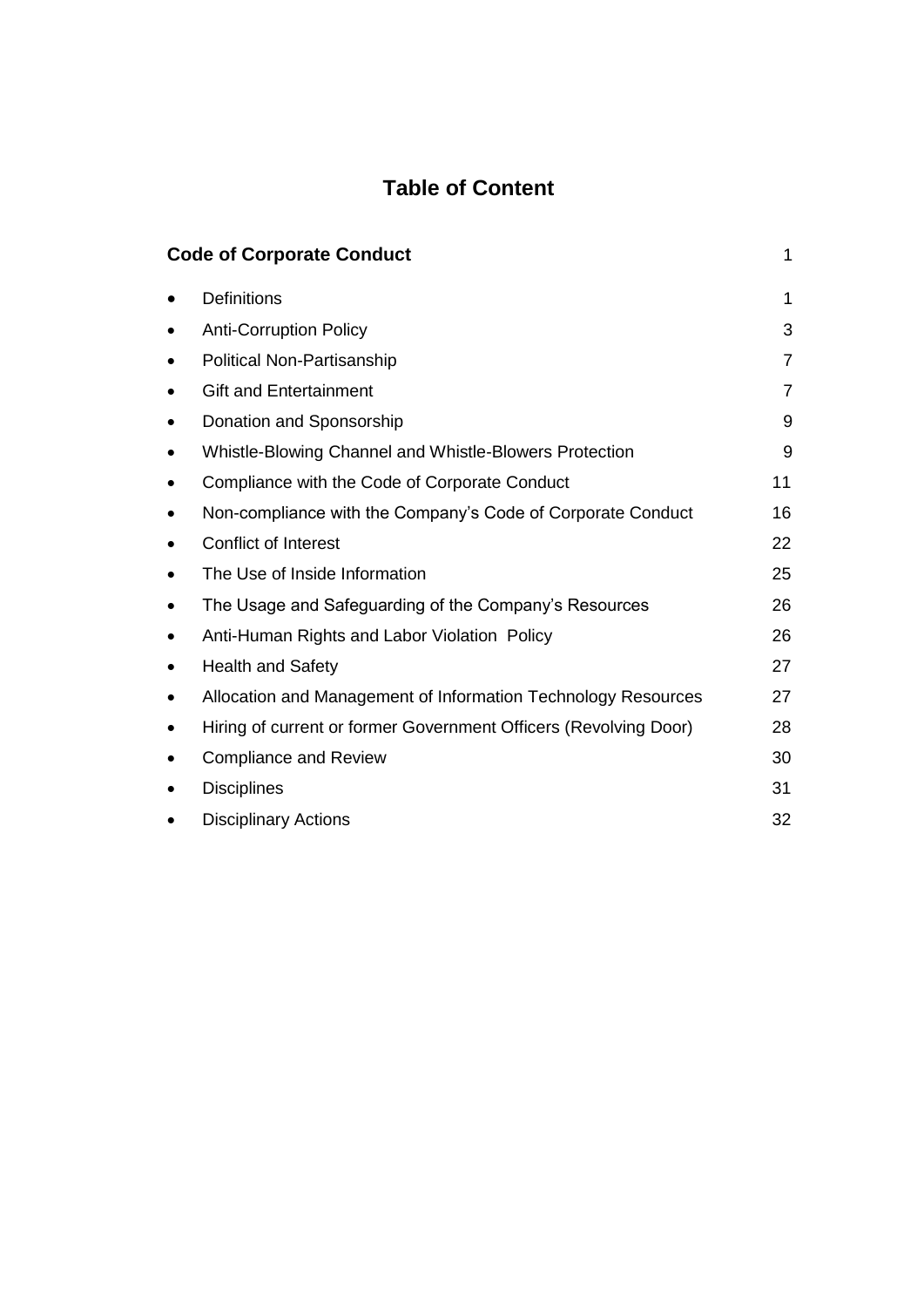

| <b>Definitions</b>                         |       |                                                                                                                                                                                                                                                                                                                                                                                                   |  |
|--------------------------------------------|-------|---------------------------------------------------------------------------------------------------------------------------------------------------------------------------------------------------------------------------------------------------------------------------------------------------------------------------------------------------------------------------------------------------|--|
| <b>Code of Corporate</b><br><b>Conduct</b> | means | good practices which are defined as a framework and<br>guidelines for the Company's employees to follow for proper<br>business operation.                                                                                                                                                                                                                                                         |  |
| The Company / Group                        | means | Laguna Resorts & Hotels Public Company Limited and its<br>subsidiaries.                                                                                                                                                                                                                                                                                                                           |  |
| Officers/Employee/<br><b>Personnel</b>     | means | the Company's directors, executives, associates, managers,<br>executive officers, agents, full time, part-time, temporary and<br>other employees.                                                                                                                                                                                                                                                 |  |
| <b>Management</b>                          | means | director, manager, or the first four executives succeeding the<br>manager and every person holding the position equivalent to the<br>fourth rank including person holding an executive position in<br>Accounting or Finance Department whose rank is not lower than<br>departmental manager.                                                                                                      |  |
| <b>Executives</b>                          | means | are persons in all managerial levels of the Company whether on<br>permanent, fixed-term, or temporary employment basis in every<br>business unit.                                                                                                                                                                                                                                                 |  |
| <b>Stakeholders</b>                        | means | person or a group of persons who were affected by the<br>Company's business operation both directly and indirectly, or<br>who may receive benefits from the Company's business<br>operation or who may cause the impact to the Company's<br>business such as a director, shareholder, customer, business<br>partners, competitor, creditor, employee, community, society<br>and environment, etc. |  |
| <b>Partner</b>                             | means | a customer, trader, vendor, supplier, account payable, or<br>person involved in the Company's business.                                                                                                                                                                                                                                                                                           |  |
| <b>Contractual Party</b>                   | means | person who has entered into the contract and has the right, duty<br>and responsibility as shown in the contract with the company.                                                                                                                                                                                                                                                                 |  |
| <b>Transaction</b>                         | means | activities related to legal transactions or any action with others<br>in terms of finance, business, or assets such as service,<br>purchase, sale, hiring, financial assistance and technical or<br>personal support.                                                                                                                                                                             |  |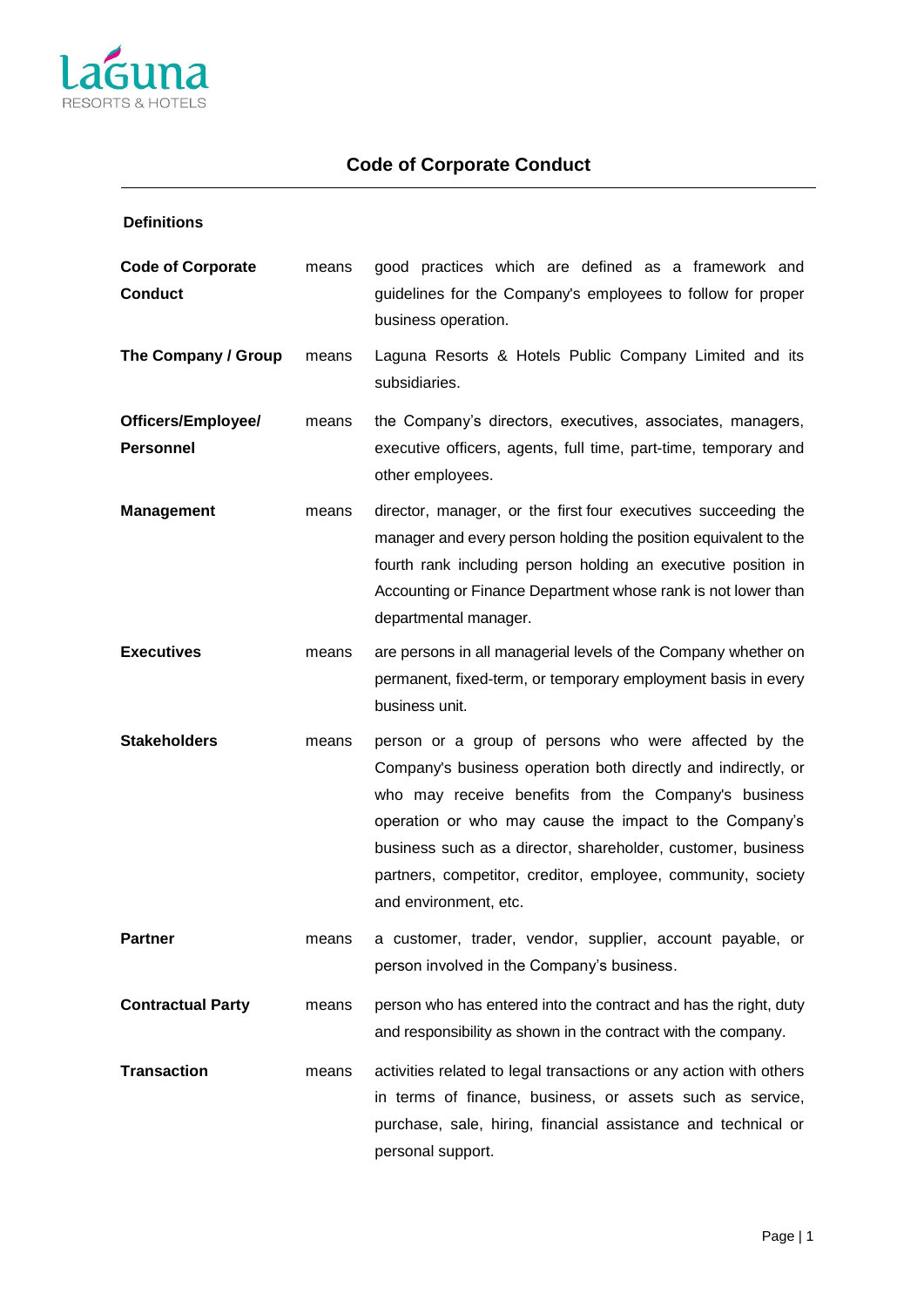

# **Code of Corporate Conduct**

The Company sets out the principles and standards of conduct expected of all its officers in this Code of Corporate Conduct ("the Code") to conduct all business with the highest standards of integrity, ethics and compliance, to conduct all business solely for the benefit of the Company, to prevent any Conflict of Interest and to uphold the spirit and principles of the Code.

The purposes of this policy are to strengthen Officers' awareness of good corporate conduct, to maintain Company's reputation for conduct in accordance with the highest levels of business ethics and law compliance and to ensure full disclosure of the details of Officers' business conduct will not have any adverse effect on the Company.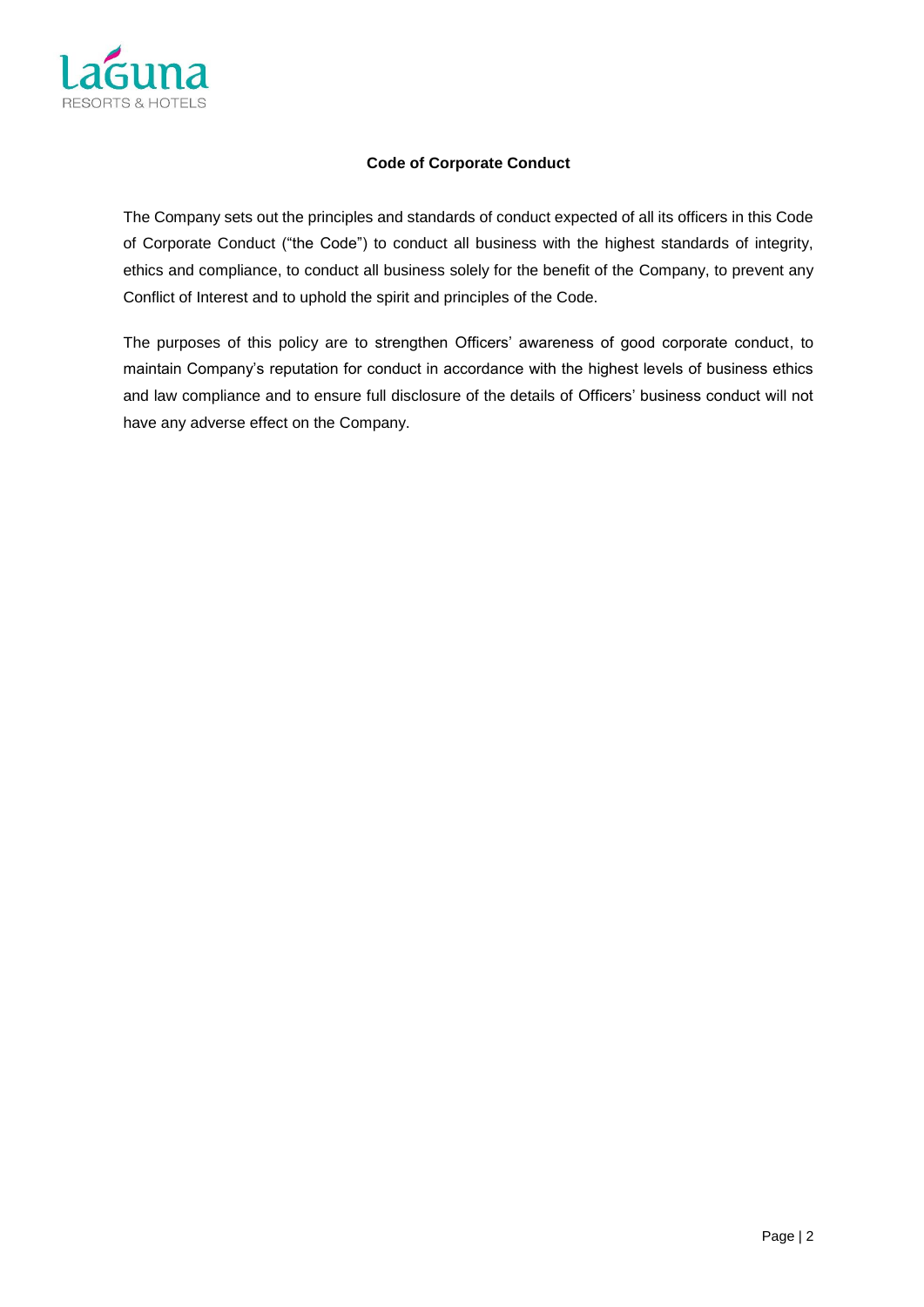

#### **Anti-corruption Policy**

The Company is committed to conducting its business with integrity, transparency, morality and accountability. The Company adheres to the principles of the Corporate Governance Code and conducts its business responsibly towards the society and its stakeholders. It has joined "Thailand's Private Sector Collective Action Coalition against Corruption" to demonstrate its intention and commitment to eradicate all forms of corruption which damages Thailand's social and economic development. In addition to the Company's Code of Conduct, this Anti-Corruption Policy is established to promote anti-bribery and anti-corruption practices and serve as clear guidelines for Directors, Executives and employees in conducting the Company's business.

#### **Definitions**

**Fraud means** an intentional act committed to secure unfair or unlawful gains for one's self or others. Fraud can be broken down into three types: corruption, asset misappropriation and fraudulent reporting, for example, fraudulent financial statements.

- **Corruption** means The misuse of position or power of influence for inappropriate gains for the organization, one's self or others. Corruption includes any types of bribery; offering, giving, promising or agreeing to give, demanding or accepting money, assets, or other inappropriate benefits from the government officers, government sectors, private sectors, or responsible person either in direct or indirect action so that such person could proceed or disregard his/her function in order to acquire, retain the business, recommend specific company to the entity, or achieve any improper benefits in business transaction. Exception shall be applied in case of laws, regulation, statement, standard, custom, or business traditions enable to do so.
- **Bribery** means the act of paying, offering, promising to pay, receiving, requesting or soliciting anything of value, such as assets, money, things, rights or other advantages that are against good ethics, conduct, rules, regulations or laws with government officials, government organization, private organizations or other individual(s) - directly or indirectly - in order for that person to wrongfully act or wrongly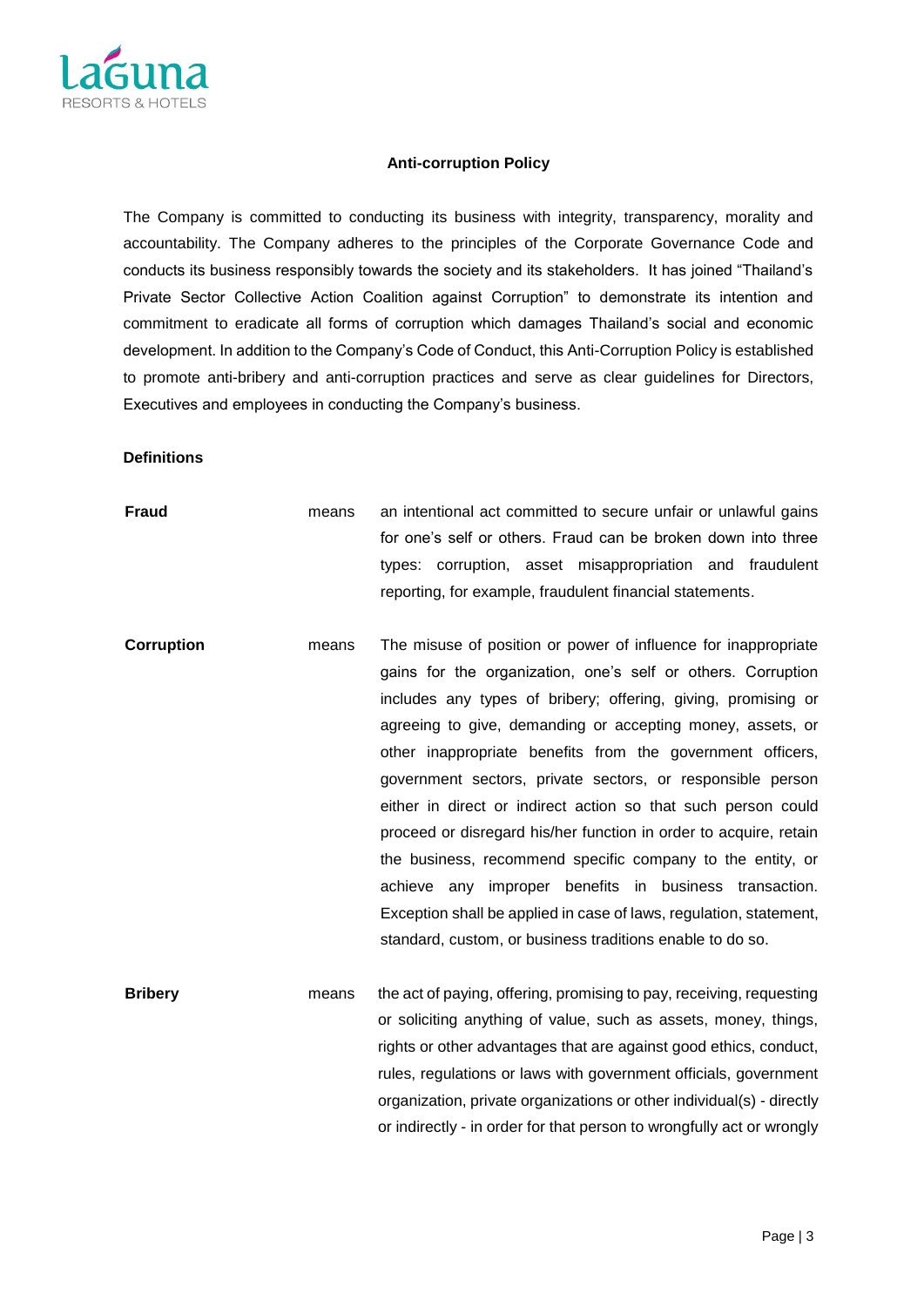

refrain from performing their duties to receive or retain benefits that are inappropriate for the business.

| <b>Political Contribution</b>            | means | monetary or non-monetary support provided to a political party,<br>representative of a political party, politician or candidate for<br>election. As such, non-monetary political contributions include<br>lending or donating any equipment for free of charge. |
|------------------------------------------|-------|-----------------------------------------------------------------------------------------------------------------------------------------------------------------------------------------------------------------------------------------------------------------|
| <b>Charitable</b><br><b>Contribution</b> | means | Activities relating to giving money, goods or any interest without<br>tangible benefit in return.                                                                                                                                                               |
| Sponsorship                              | means | Money paid for the purpose of supporting the business, brand or<br>reputation of the Company                                                                                                                                                                    |
| <b>Facilitation payment</b>              | means | The provision of money, goods, or any other interest given to an<br>officer of any agency whether governmental or private, in order<br>to secure or expedite a routine or necessary action.                                                                     |
| <b>Gift / Gratuity</b>                   | means | Valuables in both material, goods and services, whether it is a<br>direct giving or receiving, or offering to purchase or sell at special<br>price as well as paying service fees such as traveling expense,<br>etc.                                            |

# **Anti-Corruption Policy**

The Company has adopted a zero-tolerance policy towards corruption. Directors, Executives and employees of the Company including persons acting on behalf of the Company are prohibited from using corrupt practices in any form both directly and indirectly. This Anti-Corruption Policy is to be reviewed regularly, including possible revisions of such policy and implementation of additional guidelines to adapt to any changes to the business, relevant laws and regulations.

# **Roles and Responsibilities**

- 1. The Board of Directors is responsible for establishing policies, monitoring, and forming an effective system or guidelines to support Anti-Corruption practices.
- 2. The Audit, Risk and Corporate Governance Committee is responsible for reviewing financial / accounting reports and internal audit and risk management process to ensure the appropriateness and effectiveness of internal controls.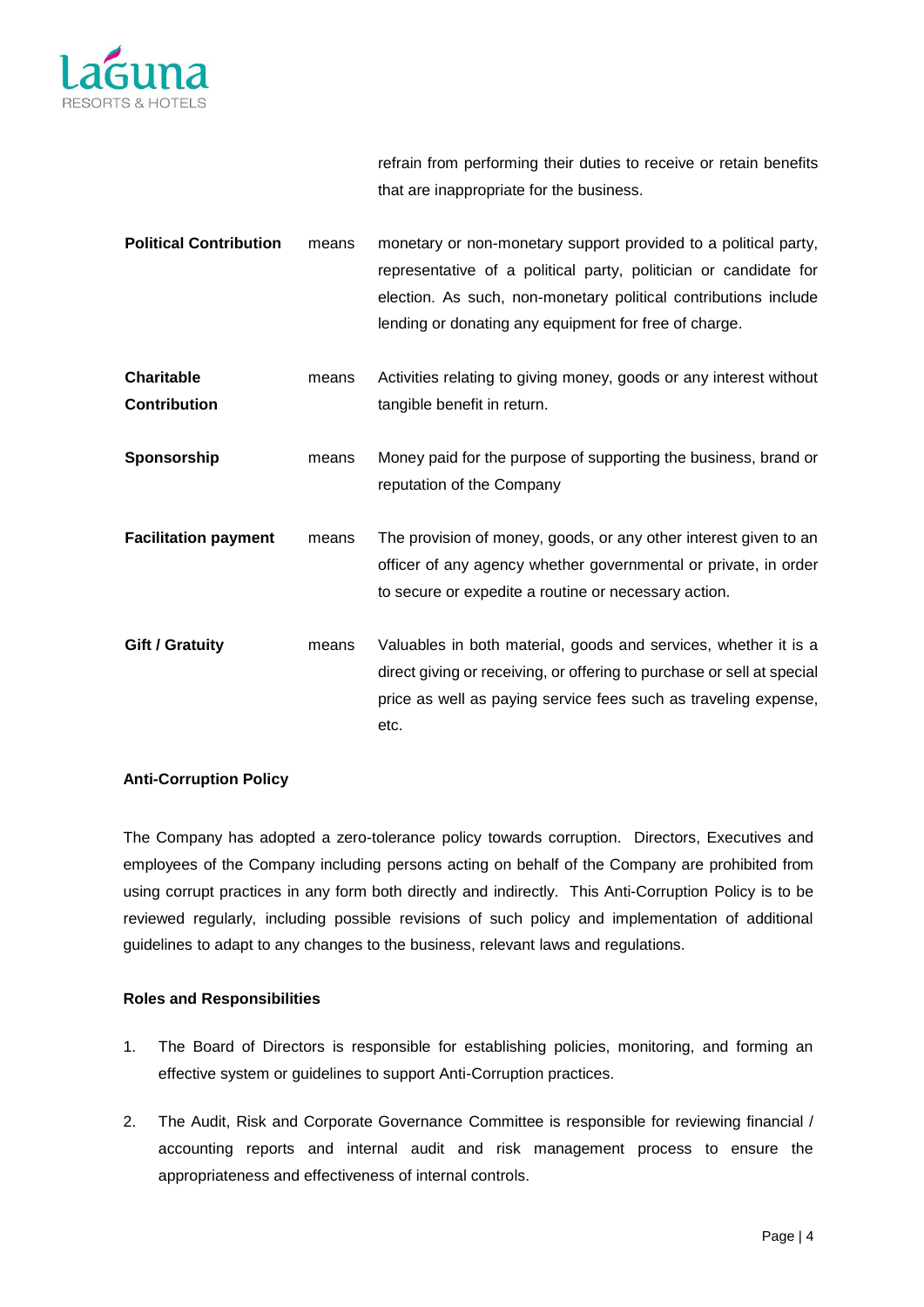

- 3. The Chief Executive Officer and the Executives are responsible for establishing and implementing standard operating procedures to support the Anti-Corruption Policy, setting-up communication channels and organizing training programs relating to Anti-Corruption policies, regulations and standard operating procedures for employees and all related persons. They are also responsible for reviewing the appropriateness of related procedures to align with any changes in business, procedures, regulations and applicable laws.
- 4. All employees are responsible for complying with the Anti-Corruption guidelines and related announcements. Employees must report to their supervisor or to a designated reporting channel, when they have any queries, encounter any suspicions of fraud or breach of the Company's regulations.

- 1. The Directors, Executives and all employees must strictly comply with the Anti-Corruption Policy and any guidelines which may be announced from time-to-time.
- 2. Executives, employees or persons acting on behalf of the Company, shall not request, provide, persuade or promise to provide or accept bribery or any form of inappropriate payments including facilitation payments.
- 3. All employees shall always be vigilant on any corrupt dealings which directly involve the Company. All employees must notify such dealings to their supervisors or responsible person, and cooperate in the investigation process.
- 4. The Company shall be fair and safeguard all employees, appellants, witness or persons who report / incorporate with corruption cases involving the Company.
- 5. Any employee who is caught committing corruption shall be disciplined in accordance with the Company's policies. A criminal case may also be brought upon such employee if the act is in violation of the law.
- 6. The Company shall disseminate, share and establish a common understanding on the Company's Anti-Corruption Policy with external parties who are involved with or who may affect the Company.
- 7. This Anti-Corruption Policy is to be included in the Human Resource Management process starting from recruitment, selection, promotion, training, evaluation, compensation and benefits. All supervisors must communicate and establish a common understanding of the policy with their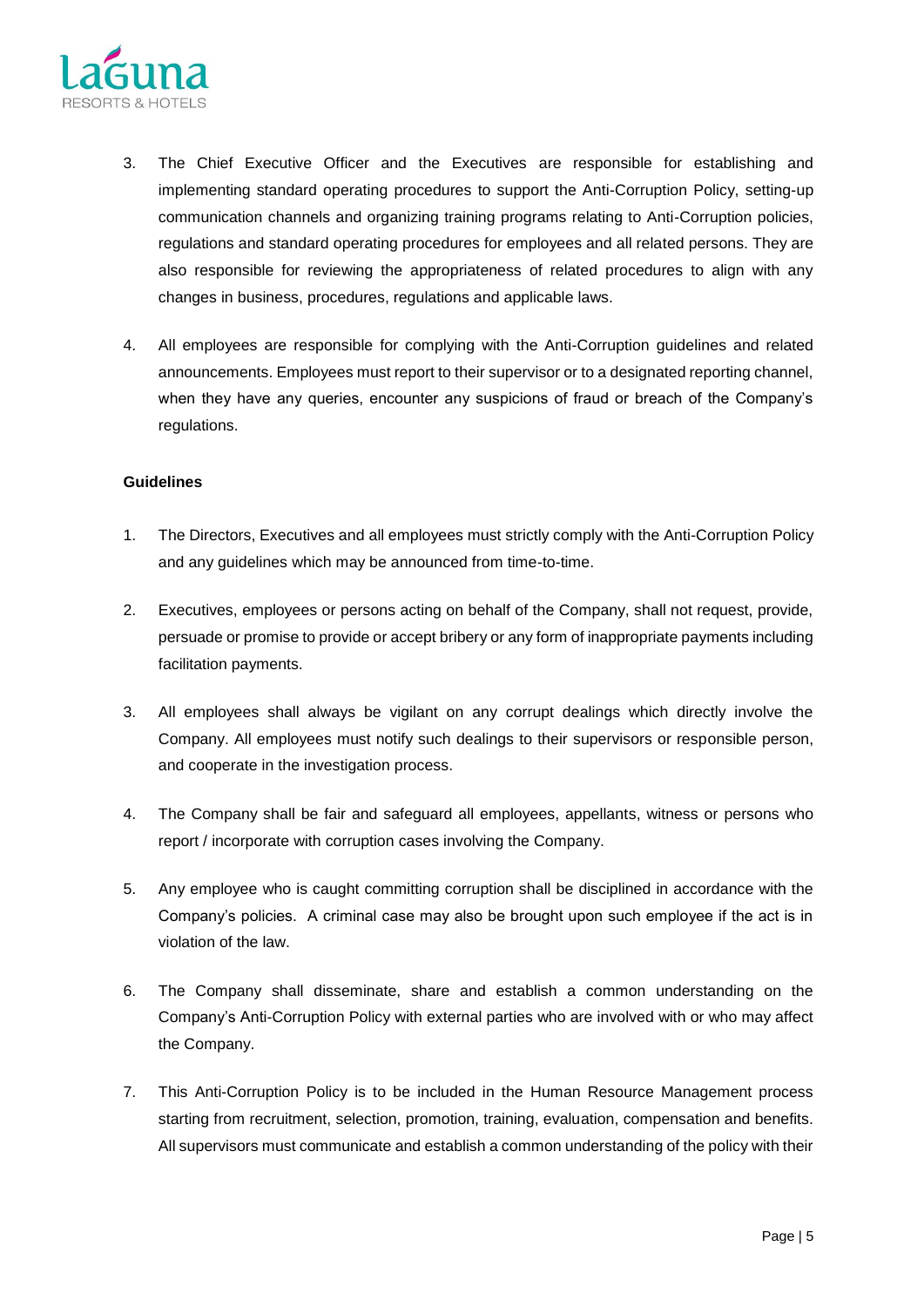

staff as to how it is to be applied in the business operations under their responsibility and to monitor the effectiveness of the implementation.

- 8. Charitable contributions and sponsorships to individuals and organizations in the private or public sectors must be transparent and must be made for charity purposes only and not with the expectation for the return of favorable treatment that may be considered as fraud or corruption. The request and approval processes must be performed in accordance with the Company's guidelines on charitable contributions and sponsorships.
- 9. The provision and acceptance of gifts / gratuity are permitted according to local tradition on the condition that all gifts / gratuity must be declared to the Company. However, the Company prohibits its employees from providing / accepting gifts / gratuity from business partners which are beyond reasonable amounts. The provision and acceptance of gifts / gratuity must not be made to influence / impair objectivity or to gain inappropriate advantages in business treatments / agreements.
- 10. Employees shall avoid providing or accepting gifts / gratuity or other advantages that may constitute bribery or raise suspicions about integrity issues or result in conflicts of interest which may adversely impact the Company's reputation.
- 11. The request and approval process to provide gifts / gratuity must comply with the Company's Announcement or guideline on gifts.
- 12. All employees shall abide by and propagate the Company's Anti-Corruption culture in all business dealings with both the public and private sectors. All employees shall perform their duties honestly, ethically and transparently without engaging in fraud and corruption.
- 13. The Company adopts a politically neutral policy and will not participate or make a political contribution to any activities of political parties, political groups, or politicians, whether directly or indirectly. The Company shall not allow political supporters to use the Company's resources or premises for political activities.

# **The Additional Guidelines**

The Managing Director shall have the authority to set up additional anti-corruption guidelines as required.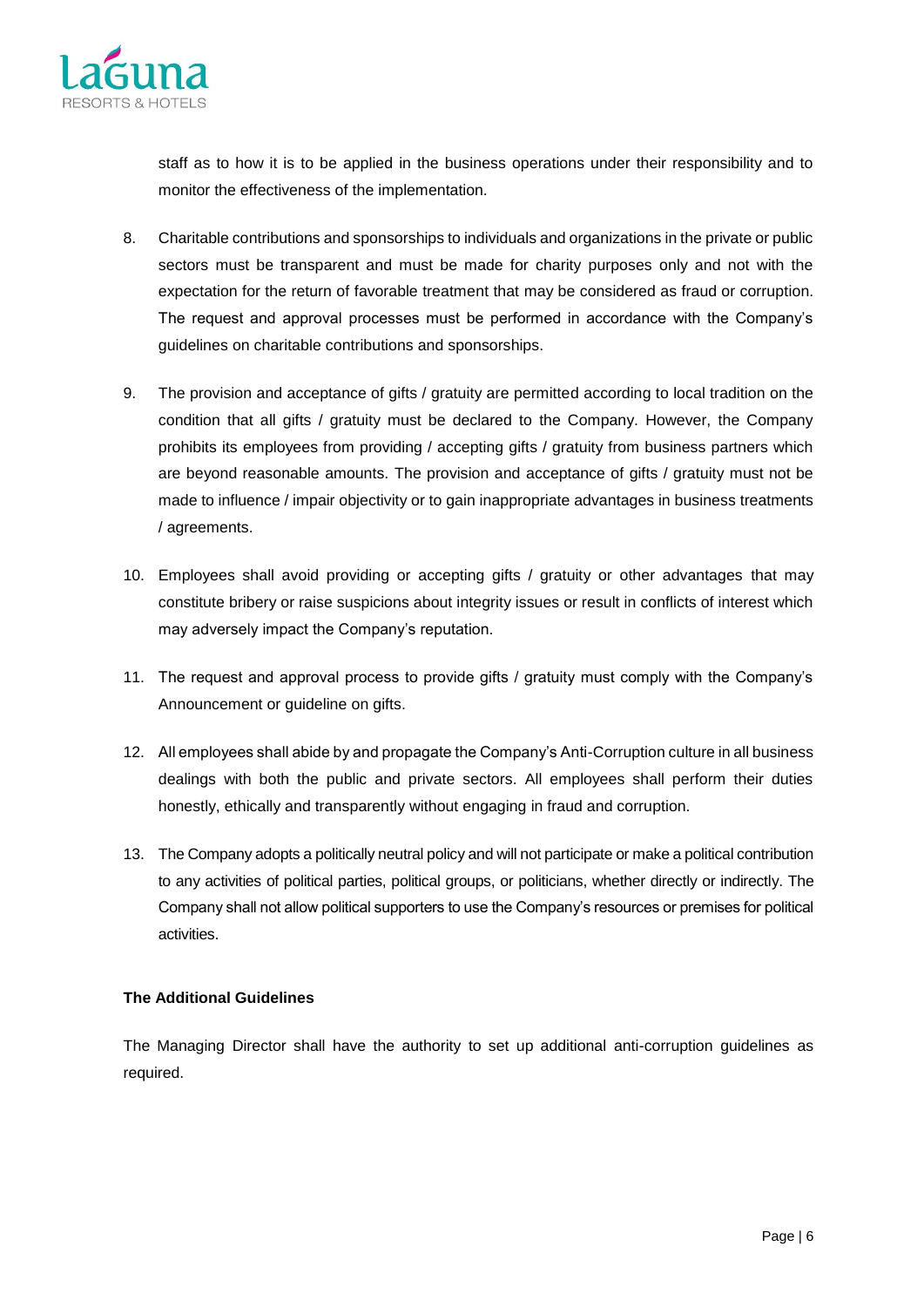

# **Political Non-Partisanship**

The Company adopts a political neutral policy and will not participate or make a political contribution to any activities of political parties, political groups, or politicians, whether directly or indirectly. The Company shall not allow political supporters to use the Company's resources or premises for political activities. Nonetheless, the Company recognizes and respects the freedom of employees to exercise their political rights, such as voting or belonging to a political party.

Officers may not involve the Company in political campaigns or affairs. No corporate funds may be expended in support of or in opposition to any political candidate, party, or activity.

# **Guidelines**

- 1. The Company operates its business with political impartiality. It will not take part in an act characterized by political advocacy, support, or assistance to a particular political party or a particular individual who has political power. In addition, it will not participate in activities of any political parties, political groups, or politicians, either directly or indirectly.
- 2. The Company does not provide funding or things to any political parties, politicians, or political election candidates in order to secure business benefits from them. It will not allow political parties to use the Company's resources and locations for political activities.
- 3. Employees have the right and freedom to participate in political activities under the provisions of the Constitution of the Kingdom of Thailand. However, they must not use the status as a Company employee or bring any assets, equipment or tools of the Company for any political actions. If they do, they must be cautious not to allow any action to create an understanding that the Company is supporting or taking side with a particular political party.

#### **Gifts and Entertainment**

# **Gift Receiving and Giving**

The Company considers that either receiving or giving a gift, souvenir, asset, or any other benefit based upon a local tradition or norm is acceptable. However, the Company does not wish its personnel to receive a gift, souvenir, asset, or any other benefit that has extraordinary value from a partner. Receiving or giving a gift, souvenir, asset, or any other benefit must not transpire in order to motivate or influence unfair decision-making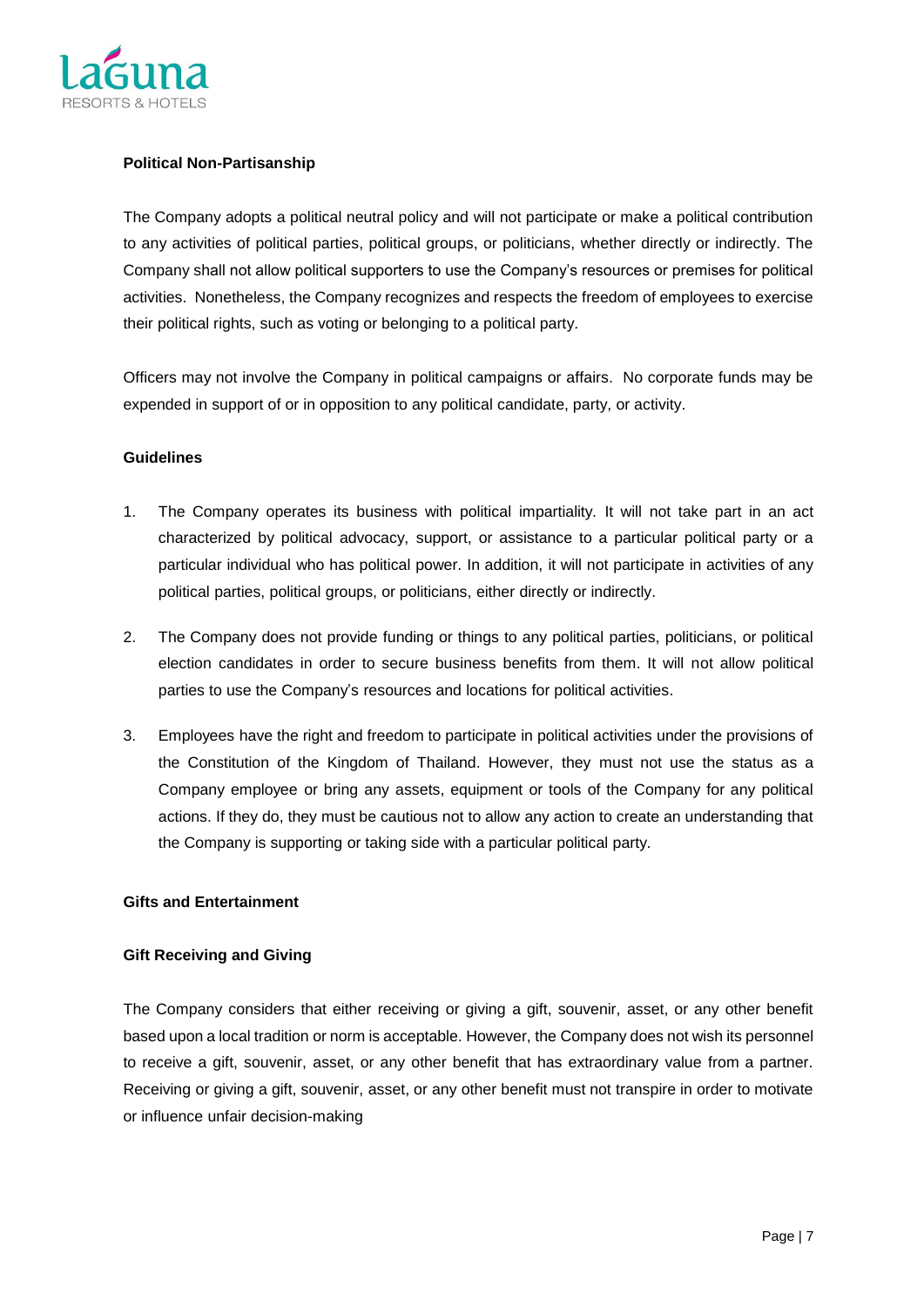

Officers and their immediate family may not accept any personal gift or favour from any competitor, customer or supplier of the Company or anyone with whom he/ she does business on behalf of the Company.

#### **Guidelines**

- 1. Do not give or receive a gift, souvenir, asset, or any other benefit in exchange for business deals.
- 2. Avoid giving or receiving a gift, souvenir, asset, or any other benefit as a bribe or which involves a conflict of interest which will trigger doubts from other people about the integrity of the Company and/or its personnel and which may affect the Company's reputation.
- 3. Do not offer money or a service, present, souvenir, asset, or any other benefit to officers from either the government or private sector to get a business-related interest or advantage in an improper manner.
- 4. Requesting approval for giving gifts, souvenirs, assets, or any other benefit to government officers or outsiders or receiving them from government officers or outsiders must comply with criteria and guidelines defined by the Company.

#### **Entertainment**

Expenses for business entertainment, for example, food and beverages and/or sport, and other expenses directly related to business practices and/or trade traditions or provision of business knowledge and understanding are allowed. However, the expenses must be reasonable and must not affect the decision-making while working or cause a conflict of interest.

- 1. Entertainment must not violate laws and must strictly comply with the Company's Good Corporate Governance Policy and Code of Corporate Conduct.
- 2. Entertainment must occur between the Company's employees/personnel and its partners, which excludes expenses incurred only by employees within the Company or expenses incurred within the Company without the involvement of partners.
- 3. Entertainment can be provided as necessary, and reasonable spending must be considered. That is, it must not go beyond necessity, be extravagant, or be too frequent. It must be approved in writing by an authorized person specified in the Company's Procedures
- 4. For entertainment disbursement, employees must request approval based on the Company's Disbursement Procedure and authority levels which are specified in the Business Travel Policy.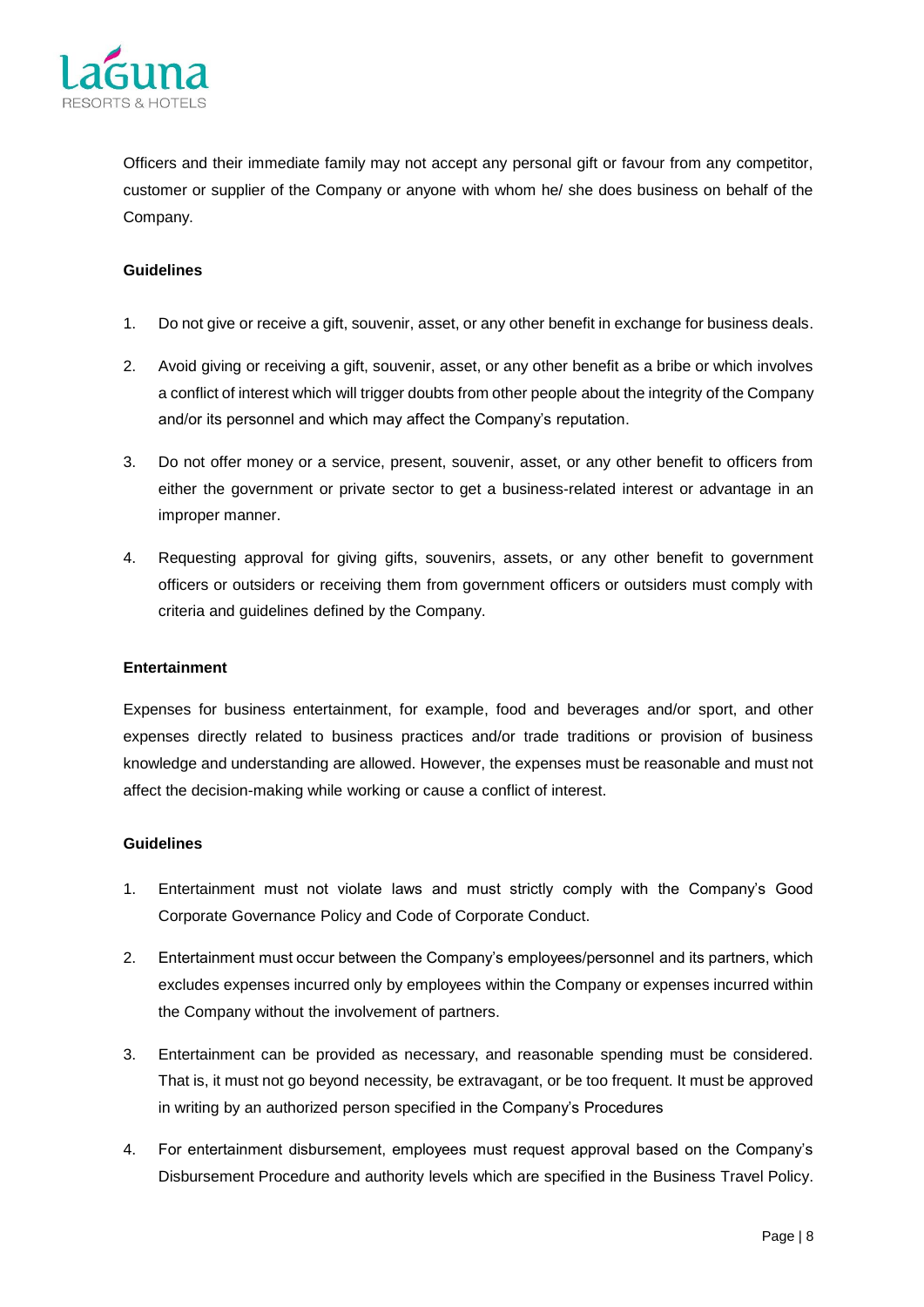

The Disbursement Form must specify the names of the people or the organization of the partner and the list of employees participating in the entertainment, as well as the objectives of the entertainment. In addition, the request for disbursement must be accompanied by clear and complete supporting documents for audits at a later time. In the event the expenses are higher than approved in the original Request for Expenses, GA103 Ex5 Entertainment Report Form (GA103 Form) shall be used for after the event to reconcile to the Request for Expense Approval Form and re-approval purposes.

# **Donation and Sponsorship**

The Company has a policy and guidelines for donations to charities and funding to individuals, government organizations, private organizations, and charitable organizations. This must be transparent and be for charity purposes, without expecting benefits or anything else in return which may be considered to be corruption.

#### **Guidelines**

- 1. Donation for charity in the form of financial assistance or other forms such as education or time dedication is allowed by the Company as part of its social contribution activities, public relations, and promotion of a positive image for the Company without expecting business returns.
- 2. Funding, whether it is money or assets provided for any activities or projects, must be transparent and legitimate. In addition, it must be ensured that the funding will not be used as a means of a bribe. The purposes of the funding should be for public relations and promotion of business and a positive image of the Company. It can be done in many ways, for example supporting cultural activities, social and environmental activities, educational activities, and sports.

# **Whistle-Blowing Channel and Whistle-Blowers Protection**

Board had approved the whistleblowing policy as a mechanism by which the Company employees and third parties can report or raise an issue concerning a major wrongdoing, irregularity or impropriety within the Company in confidence and free of any discrimination, retaliation or harassment.

# **Whistle-Blowing Channel**

The Head of Group Internal Audit

- Hotline : +66 76 372400 ext. 6155
- Email : [ethics@lagunaresorts.com](mailto:ethics@lagunaresorts.com)
- Website : www.lagunaresorts.com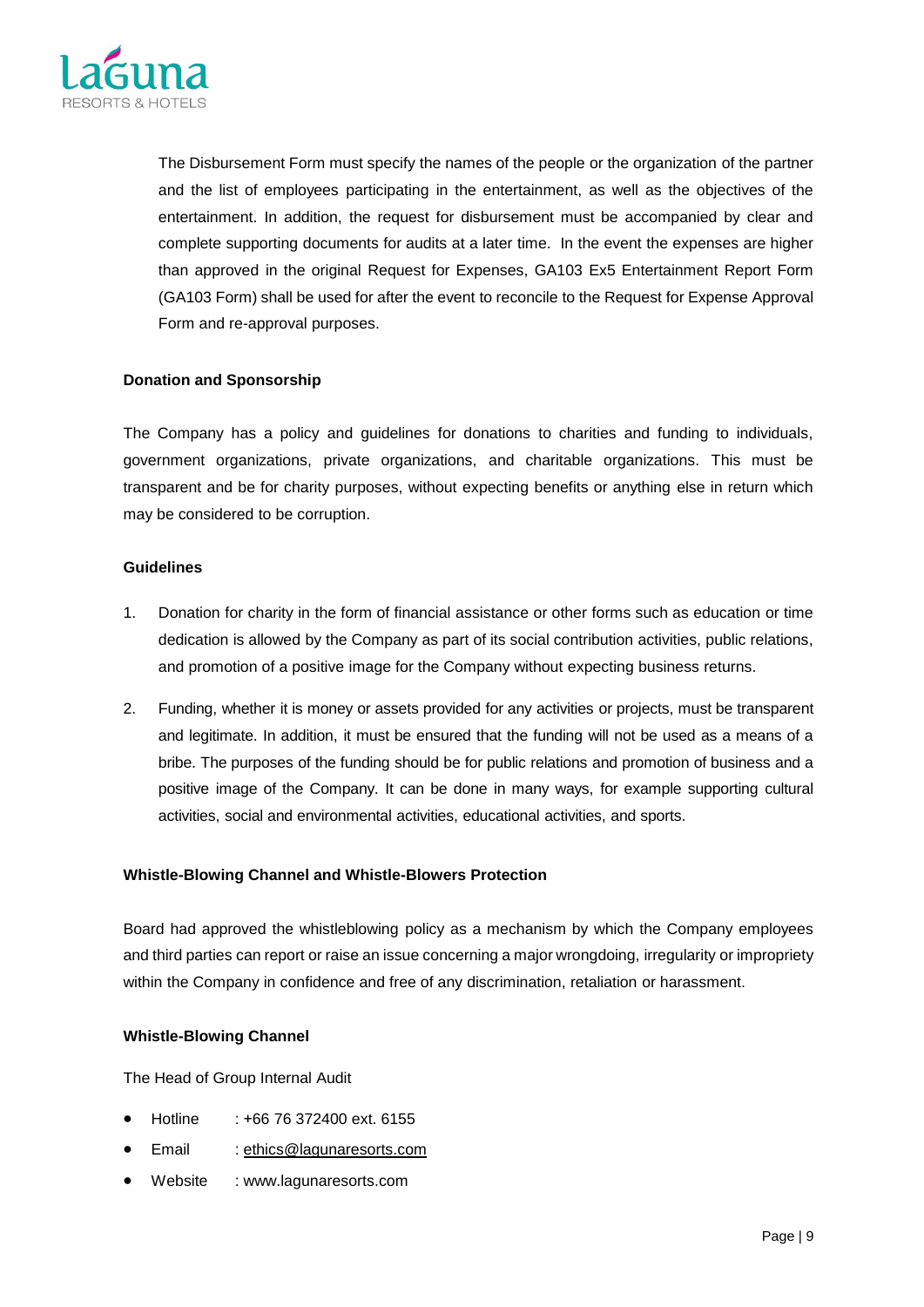

#### **Whistle-Blowing Reporting Procedures**

All concerns or irregularities raised will be treated with confidence and every effort will be made to ensure that confidentiality is maintained throughout the process.

Concerns are better raised in writing. The written report should clearly set the background and history of the matter, giving names, dates and places wherever possible and the reasons for the concerns.

All concerns or reports raised by whistle-blowers will be directed to Head of Group Internal Audit, the Receiving Officer, who is responsible for maintaining a centralized repository of all reported cases and ensuring that issues raised will be professionally and independently addressed, accessed and investigated and properly resolved.

All matters reported will be reviewed within a reasonable timeframe, after which a decision shall be made whether to proceed with a detailed investigation. Consultation is sought from the Whistle Blowing Evaluation Team which comprises members of the Audit, Risk and Corporate Governance Committee and the Head of Group Internal Audit. Result and conclusions of the investigation shall be reported to the Board of Directors.

# **Mechanism to Protect Whistle-Blowers**

Genuine whistle-blowers will be adequately protected. If a whistle-blower believes that he or she is being subjected to discrimination, retaliation or harassment for having made a report under this Policy, he or she should immediately report those facts to the Whistle Blowing Evaluation Team. Reporting should be done promptly to facilitate investigation and the taking of appropriate action.

At the appropriate time, the party making the report may need to come forward as a witness. If an associate or third party makes an allegation in good faith but it is not confirmed by the investigation, no action will be taken against him or her.

However, if an associate has made an allegation frivolously, maliciously or for personal gain, disciplinary action may be taken against him or her. Likewise, if investigations reveal that the third party making the report had done so maliciously or for personal gain, appropriate action, including reporting the matter to the police, may be taken.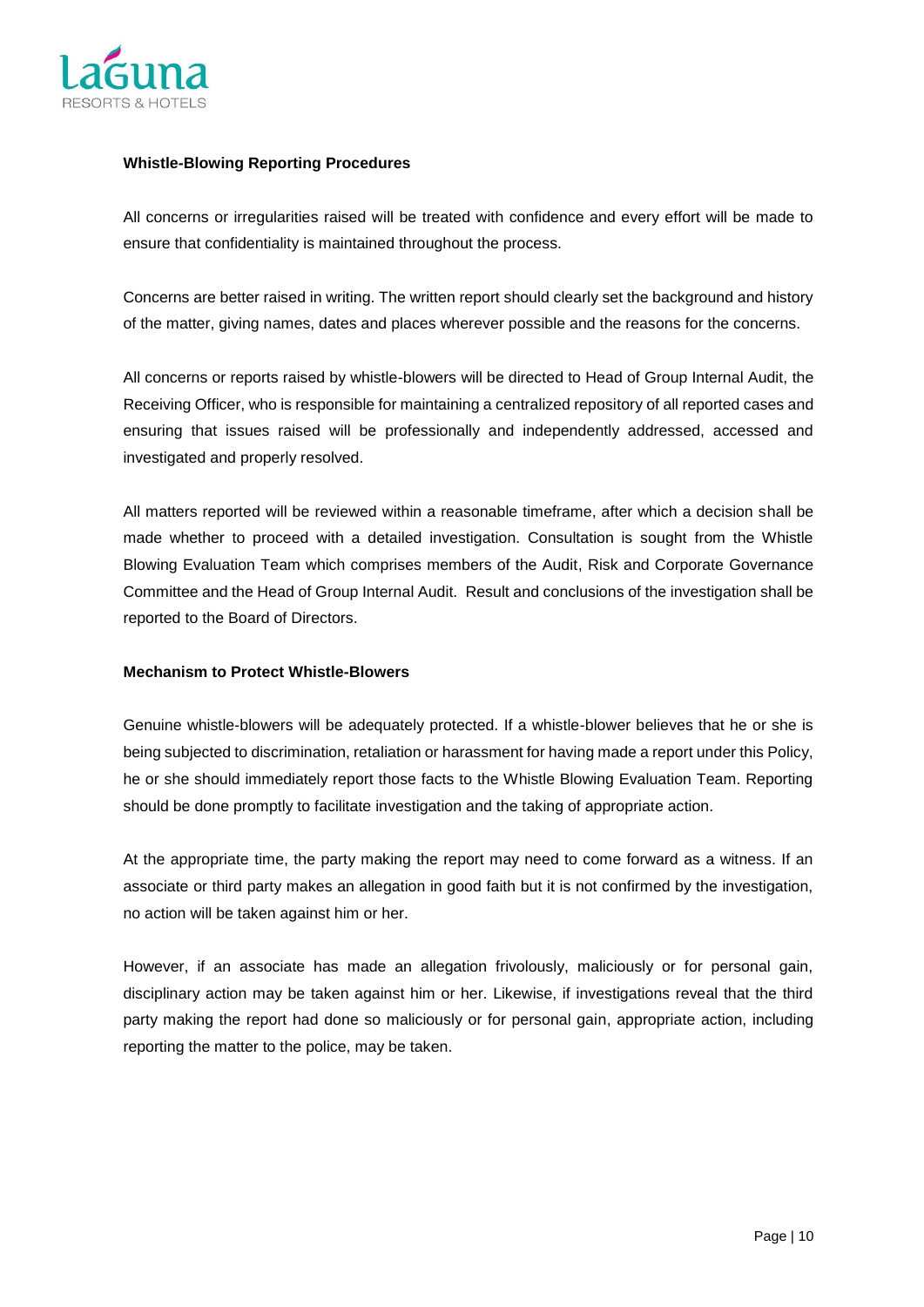

# **Compliance with the Code of Corporate Conduct**

All Officers should carry out their duties with honesty, fairness, integrity and professionalism in accordance with the spirit of the law and the principles stated below.

#### **1. Vigilant Business Practices**

- a) No officer shall:
	- use any funds or other assets belonging to the Company; or
	- provide any services

for any purpose which is unlawful under the laws of any applicable jurisdiction

- b) No officer shall establish undisclosed or unrecorded funds or assets for any purpose.
- c) Full and accurate books, records and accounts shall be kept and maintained, ensuring that
	- transactions are executed in accordance with the management's general or specific authorisation;
	- transactions are recorded as necessary for the preparation of financial statements in accordance with generally accepted accounting principles;
	- access to any asset requires appropriate authorisation in writing;
	- recorded assets are reviewed against existing assets at reasonable intervals and appropriate action is taken with respect to any differences; and
	- no false, misleading or artificial entries shall be made in any books or records for any reason.
- d) No payment shall be approved or made with the intention or understanding that it is to be used for any purpose other than as described by the document supporting the payment.
- e) The prohibitions in paragraphs (a) to (d) above apply to the use of corporate funds, personal funds, assets, indirect contributions or payments made in any form.

#### **2. Exercise Caution Against Fraud**

- a) Officers shall not engage in any conduct involving fraud or dishonesty, or commit any act that reflects adversely on the Group's integrity and professionalism.
- b) Officers shall cooperate fully with both internal and external investigations and regulatory examinations.
- c) Officers shall not provide misleading, false or evasive information, statements or representations.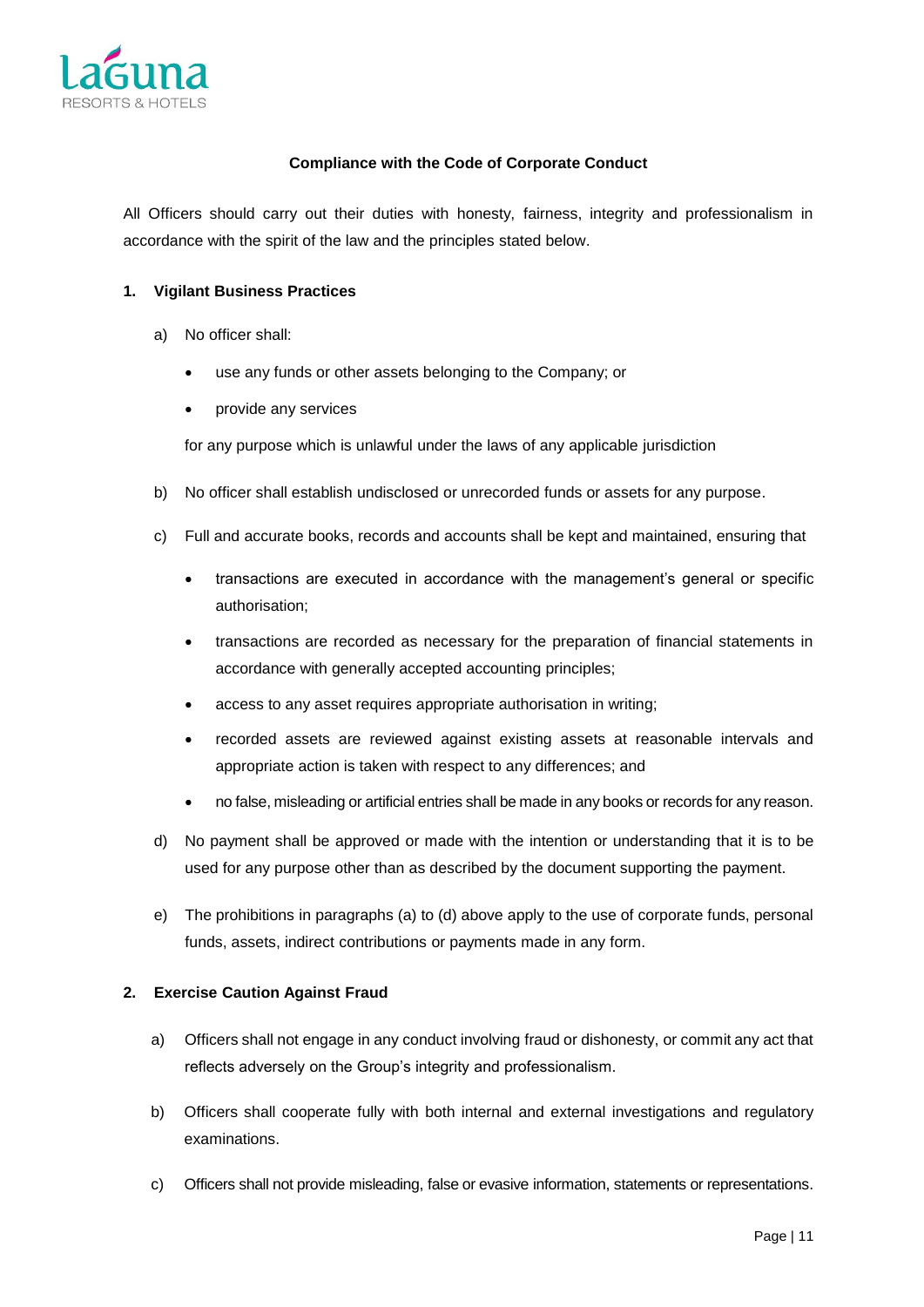

# **3. Reporting Criminal and Civil Proceedings**

- a) Officers shall immediately report to their supervisors and HR Department if they are the subject of any criminal or administrative investigations or proceedings by any governmental or regulatory authority or body in any jurisdiction.
- b) Officers shall immediately report to their supervisors and HR Department if they are criminally convicted in any jurisdiction.
- c) Officers must report to their supervisors and HR Department where they have or have had:
	- judgment entered against them in any proceedings in any jurisdiction involving a breach of any law or regulation;
	- been the subject of any criminal prosecution in court;
	- been disqualified from acting as a director of any corporation, or from taking part directly or indirectly in the management of any corporation; or
	- been the subject of any order, judgment or ruling of any court, tribunal or governmental body, permanently or temporarily enjoining him from engaging in any type of business practice or activity.
- d) Officers shall report any civil proceedings in which he, or entities controlled by him, are named as defendants, if the proceedings involve any significant business or financial transactions or if the civil proceedings may have a potentially adverse impact on the Company or may potentially impact his duties at the Company

# **4. Declaring Voluntary Participation in Non-Profit Organisations**

- a) All Officers are required to declare their memberships in any non-profit organisation, including but not limited to charitable organisations, interest groups, advocate groups, professional organisations and religious organisations on the Associate Declaration form.
- b) Declarations in paragraph (a) should contain the following information:
	- name of the organisation;
	- membership status (committee member, board member, president, chairman etc.);
	- date joined;
	- frequency of involvement; and
	- considerations received for involvement.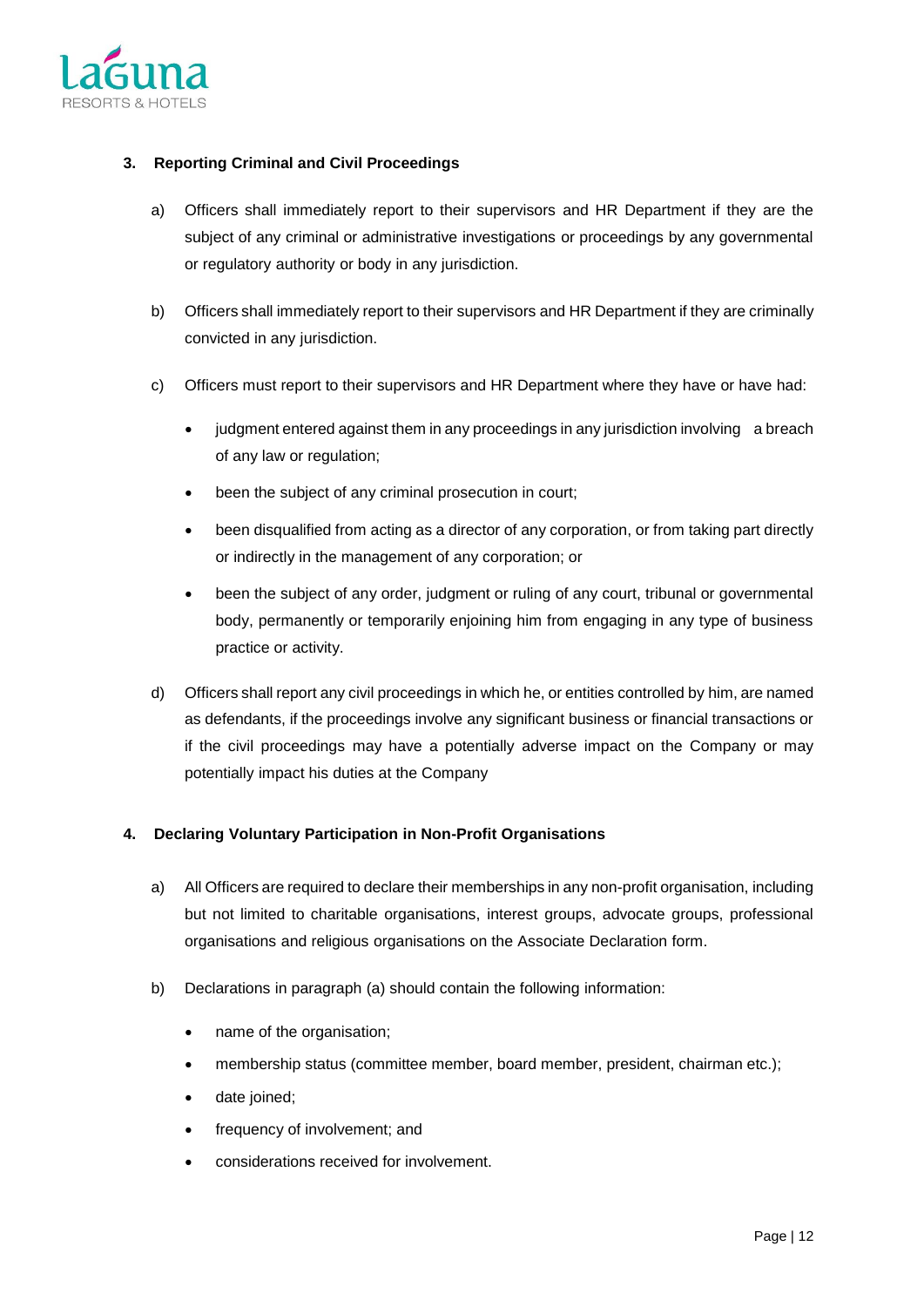

c) Officers require the prior written approval of the Senior Vice President / Managing Director before seeking and/or accepting executive positions such as presidency or chairmanship.

# **5. Honesty in Relationships**

- a) Officers shall act with honesty and integrity in all dealings with the government, business and other organizations and always maintain good working relationships.
- b) Officers shall not offer gifts, gratuities, or non-business related entertainment to influence any employee of a business entity, government agency or other organisation ("Business Partners") transacting with the Group to make a business decision in the Group's favour.
- c) No funds or assets shall be paid, loaned, given or otherwise transferred, directly or indirectly, to any employee of a Business Partner, or to any entity in which such employee is known to have a material interest, except as a legitimate business transaction which is fair and reasonable under the circumstances.
- d) Officers shall not make or approve gifts, travel, food and lodging expenses for any employee of a Business Partner unless the relevant Business Partner is aware of and approves of such practice.
- e) All agreements/contracts with Business Partners must be fairly arrived at, with no hidden deals or unspoken agreements, cleared by the legal department where appropriate and fully documented in writing.
- f) Information about Business Partners must remain confidential and should only be imparted with appropriate authorisation.

# **6. Use of Agents**

- a) The reputation of all agents and third parties should be investigated before entering into formal agreements with them (or after, if the circumstances warrant so). Such investigations should be thorough and well documented.
- b) Officers must ensure that every agreement with agents or representatives is in writing and signed by the parties, contains all terms agreed upon, and conforms to the requirements of the Group's accounting procedures. The agent or representative, its employees and owners, must be engaged in providing legitimate business services for a fee not in excess of the customary local rate, and be free of involvement with existing or potential customers of the Group. Any payment made to sales agents or representatives must be fully documented.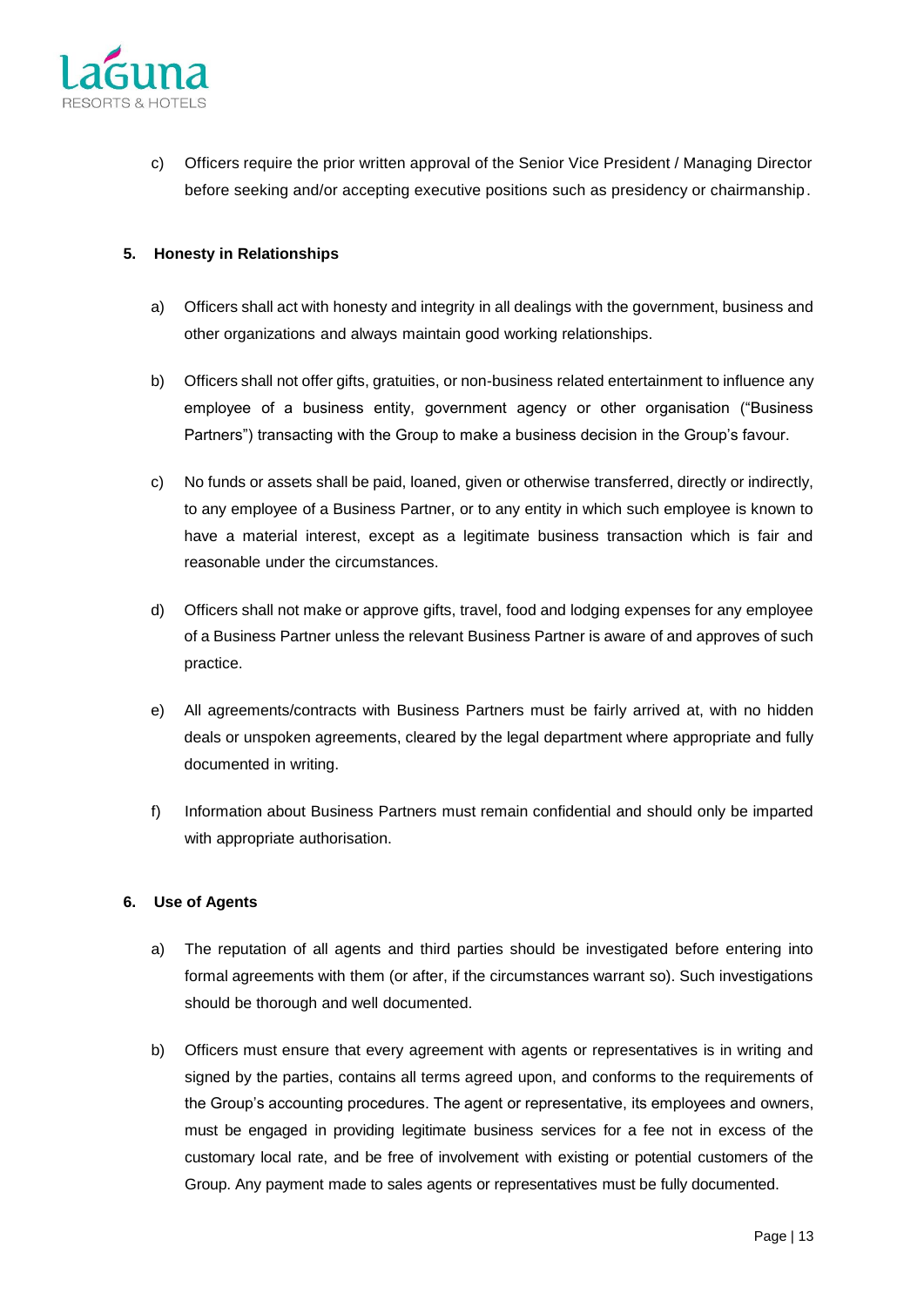

# **7. Confidential Information**

- a) All Officers shall keep and maintain the confidentiality of all information which comes into their knowledge as a result of their employment by the Group, including any information relating to the Group's business, operations, processes, plans, intentions, inventions, product information, know-how, design rights, drawings, blueprint, charts, techniques, sources of supply, formulae, analyses, reports, methods of working, data and specifications, trade secrets, price list, cost information, computer programmes, market opportunities, customers information, employee information, financial information, proprietary information, business and research plans and other commercially valuable information of any kind which the Officers shall have access to whilst in the employment of the Group ("**Confidential Information**").
- b) Any Officer in possession of Confidential information should not at any time during their employment or after termination thereof:
	- use such information for the benefit of himself or any third party;
	- use such information to influence any customer, or any third party in dealing in any transaction; or
	- disclose, divulge, reveal, publish or otherwise communicate to any person, firm or company any Confidential Information without express prior consent.
- c) Officers are not allowed to remove manuals, handbooks, and operating procedures from property premises or copy them for external use.

# **8. Freedom from Sexual Harassment**

- a) Officers must ensure that there is no unwelcome sexual conduct of a threatening, abusive, or insulting nature that would cause harassment, alarm or distress.
- b) No Officer shall assault or use force against any person, intending to outrage or knowing it to be likely that he/she will thereby outrage the modesty of that person.
- c) No Officer shall insult the modesty of any person, utter any word, make any sound or gesture, or exhibit any object, intending that such word or sound shall be heard, or that such gesture or object shall be seen by such person, or intrude upon the privacy of such person.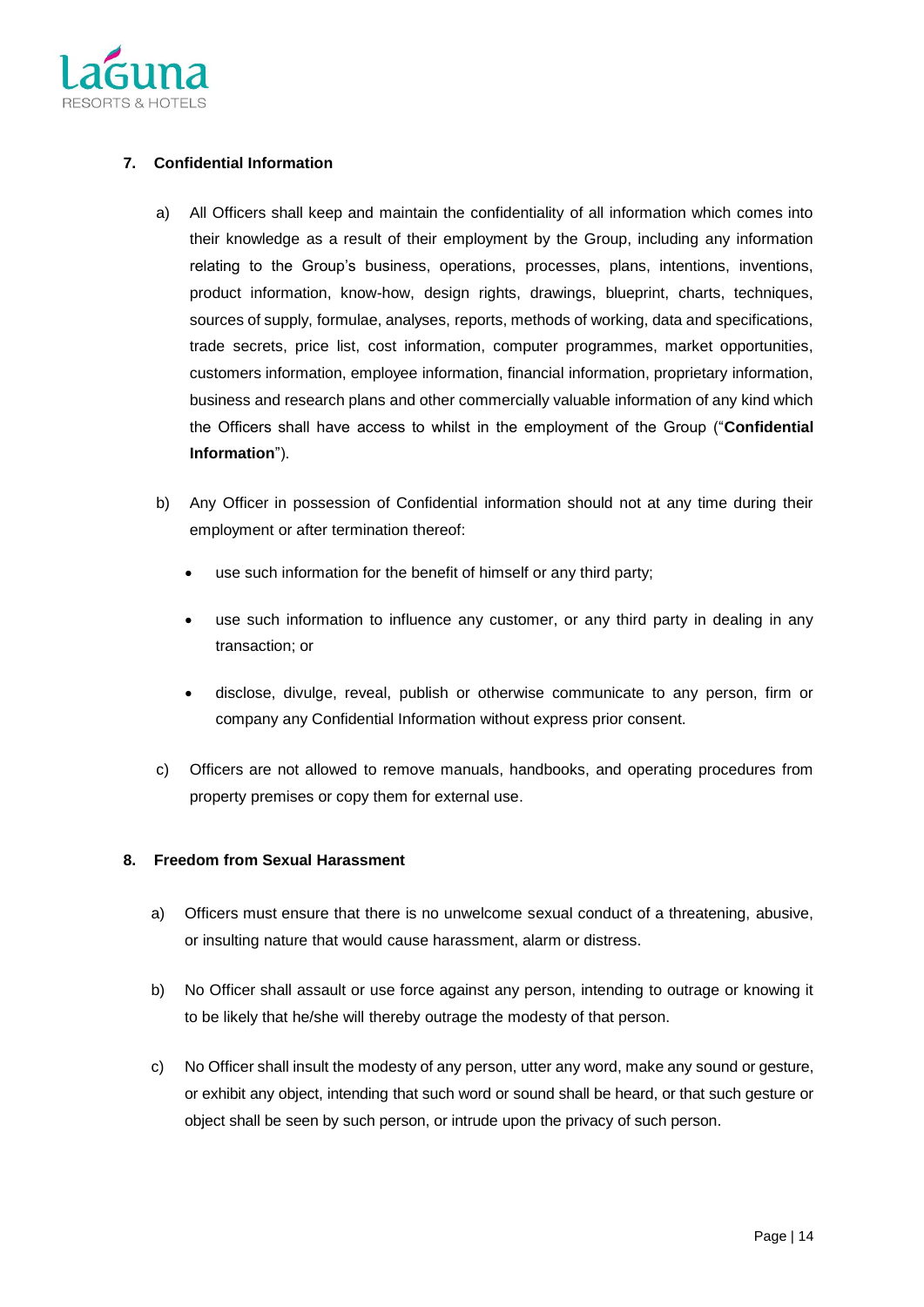

# **9. Equal Treatment**

All Officers shall ensure that every Officer and every applicant for employment with the Group is treated fairly. No applicant or existing employee should be discriminated against on the basis of age, gender, race, religion, or nationality.

# **10. Interaction with other Officers**

- a) Officers must not conduct themselves in such a manner that will interfere with or prevent other Officers from carrying out their duties properly.
- b) At all times, every Officer has a responsibility to treat colleagues with respect and consideration.
- c) Officers must ensure that there is no discrimination, bullying, harassment, intimidation, threats, ridicule, abuse, insults, gestures, wilful or serious insubordination, physical violence or any other form of disrespectful behavior.

#### **11. Dealing with the Media**

- a) Officers will not entertain media requests for information and interviews or make any statements in any online forum or social networking sites without appropriate authorisation.
- b) Officers will not make comments regarding the Group, its business, products, services, strategy or practices without appropriate authorisation.
- c) Officers authorised under paragraphs (a) and (b) shall act in the best interests of the Group.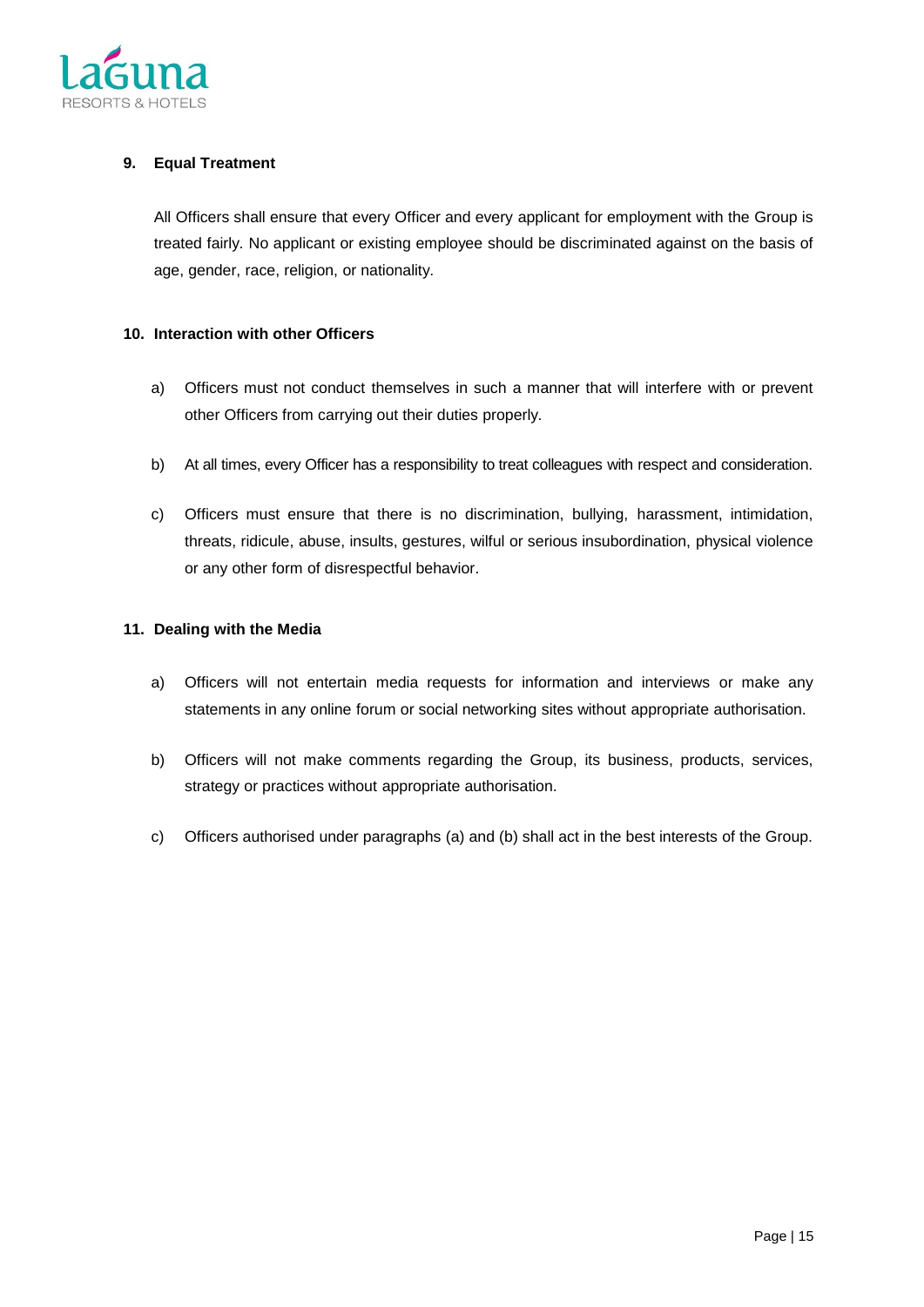

#### **Non-compliance with the Company's Code of Corporate Conduct**

If any Officer observes any actual or potential breach of the Code, irregularity, impropriety, fraud or other inappropriate activity by a fellow Officer, he/ she should immediately report it to his/ her supervisor or the HR Department.

Failure to comply with the Code may result in disciplinary action including termination of employment and the return of incentive components of the Officer's remuneration in the preceding 12 months from the Event of Wrongdoings. A possible legal penalty may be applied if such an act violates the laws.

#### **Guideline for Practices toward Stakeholders**

The Board of Directors has a policy to promote cooperation between the Company and business stakeholders through enhancing cooperation and protecting stakeholders' legal rights. The Company's stakeholders are shareholders, customers, suppliers, competitors, creditors, employees, community and society, and environment.

#### **Shareholders**

#### **Guidelines**

- 1. All shareholders have the same basis and rights in the casting of votes at meetings and the receipt of dividends when declared by the Company. These are calculated based on their respective shareholding in the Company.
- 2. At every shareholders' meeting, shareholders are given the right to approve important matters such as election of directors (shareholders can elect directors individually), directors' remuneration, appointment of auditors and dividend payment, etc.

Furthermore, any shareholders who arrive at the meeting after the meeting has commenced are still entitled to vote on the agenda items that are still under consideration and have not been voted upon.

- 3. The Company has a policy to facilitate and encourage all classes of shareholders including institutional investors to attend every shareholders' meeting. For shareholders who are unable to attend a meeting in person, the Company provides an opportunity for such shareholders to appoint another person as a proxy to attend the meeting on their behalf.
- 4. The Company has invited the shareholders to propose the agenda items in advance of the Annual General Meeting.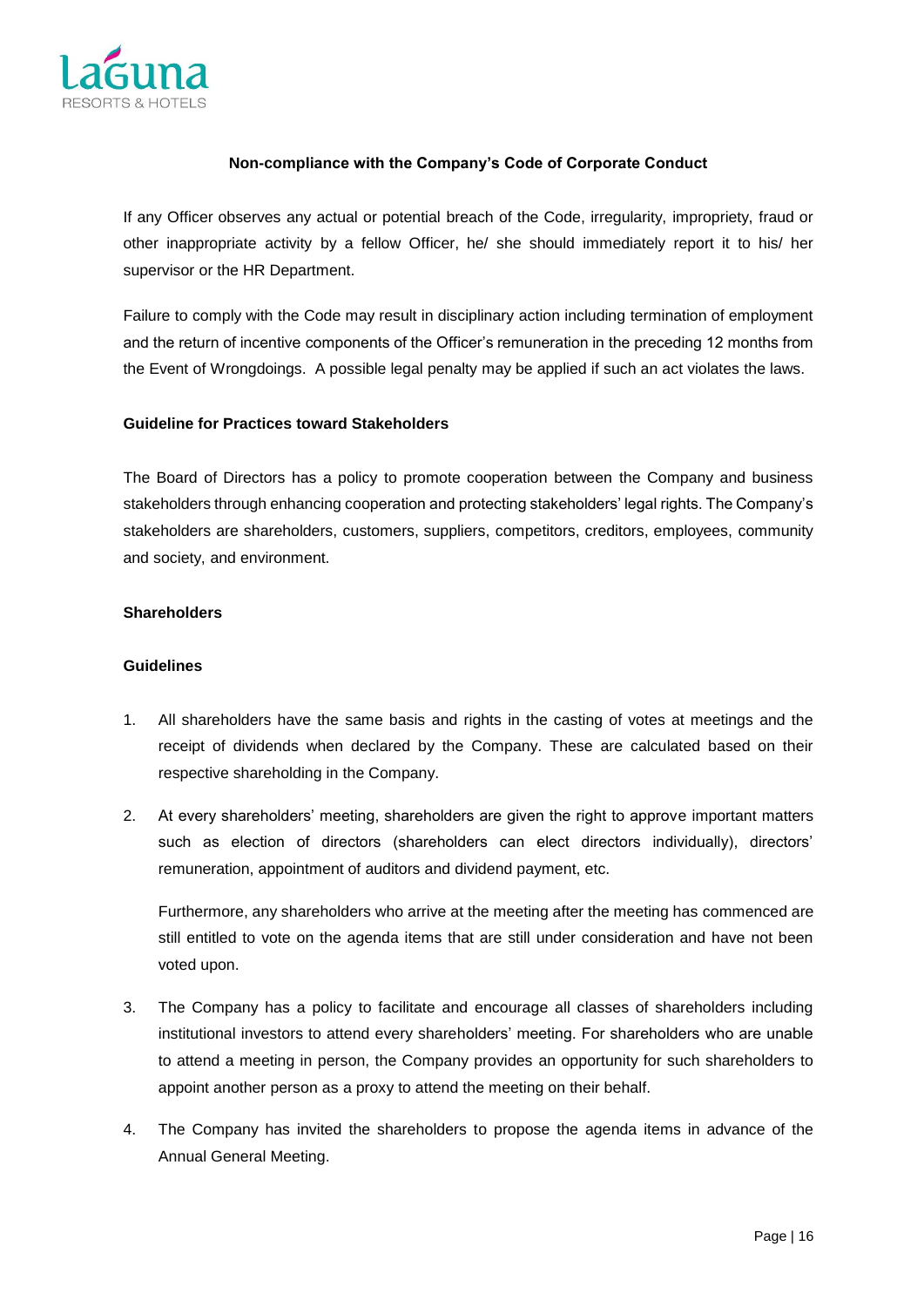

- 5. The Company gives an opportunity for shareholders to freely communicate with each other without creating any barriers and also provides convenient access to relevant news and information via the Company's website for shareholders to receive adequate important information which may affect the Company's share price.
- 6. Dealing with a conflict of interest in a careful and reasonable manner, and the disclosed information shall be completely and sufficient.
- 7. The notice of the shareholders' meeting will be posted on the Company's website at least 30 days except under force majeure circumstances and advertise in a newspaper prior to the meeting. This is to enable shareholders to prepare themselves for the meeting.

#### **Customers**

#### **Guidelines**

- 1. Conduct business, both in property development, sales of products, and services, in a safe and environmental-friendly manner.
- 2. Conduct business with an aim to continuously develop products and services, create new innovations to add more values to the products and respond to the customers' needs.
- 3. Conduct business with integrity, honesty, and fairness, and do not take any action that would violate customer rights. Safeguard customer confidentiality and/or customer privacy, and refrain from abusing it for personal interest or for the interest of other parties. Do not directly and indirectly demand or agree to receive assets or any improper benefits from customers.
- 4. Strictly comply with the trading agreements. In the event that any particular condition cannot be met, notify the customers in advance, and jointly seek a resolution to prevent any possible damage.
- 5. Set up communication channels where customers can file for complaints to the Company. Follow up, investigate, and respond to customers' complaints in a fair manner.

# **Suppliers**

- 1. Conduct business, both in property development, sales of products, and services, in a safe and environmental-friendly manner.
- 2. Safeguard supplier confidentiality, and refrain from abusing it for personal interest or for the interest of other parties.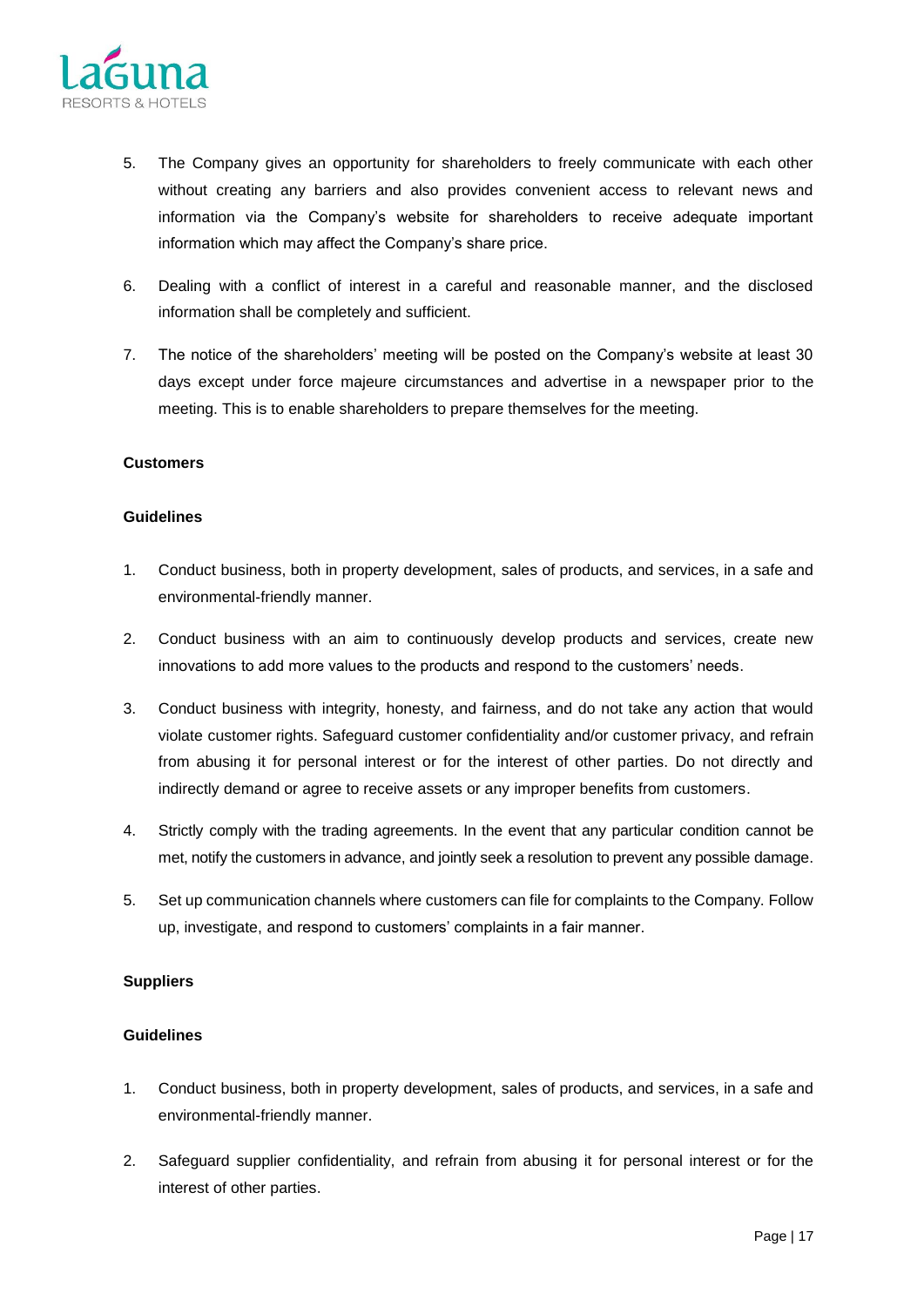

- 3. Strictly comply with the trading agreements. In the event that any particular condition cannot be met, notify the suppliers in advance, and jointly seek a resolution to prevent any possible damage.
- 4. Avoid accepting or demanding gifts/ gratuity or other advantages that may constitute bribery or raise suspicions about integrity issues or result in conflict of interest.
- 5. Do not support suppliers that conduct or concern in any violation of human rights and any violation of intellectual property rights.
- 6. Do not engage in business with a supplier who has committed illegal or unethical behaviour and morals.
- 7. Promote and encourage business partners/suppliers to operate in accordance with sustainable development towards society and environment.

# **Policy on Selection of Suppliers**

The Company places importance on product and service procurement process for the Company's interest in cost management and operational efficiency, and sets guideline for the selection of suppliers as follows:

# **Guidelines**

The Company implements the policy in selecting its supplier in a fair and transparent manner, competitive quotations from at least 3 suppliers are required according to the criteria specified in the Company's Standard Operating Procedures.

- Criteria for selecting suppliers
	- Competitive pricing;
	- Product and/or service availability;
	- Performance capability (i.e., financial status, sufficient facilities, capability of equipment and employees); and
	- Reference checks.
- **Procedures** 
	- Conduct evaluation of suppliers before recommending for approval.
	- Maintain qualified suppliers on an approved supplier list.
	- Perform regular evaluation of existing suppliers on an annual basis, and remove nonperformance suppliers from the approved supplier list.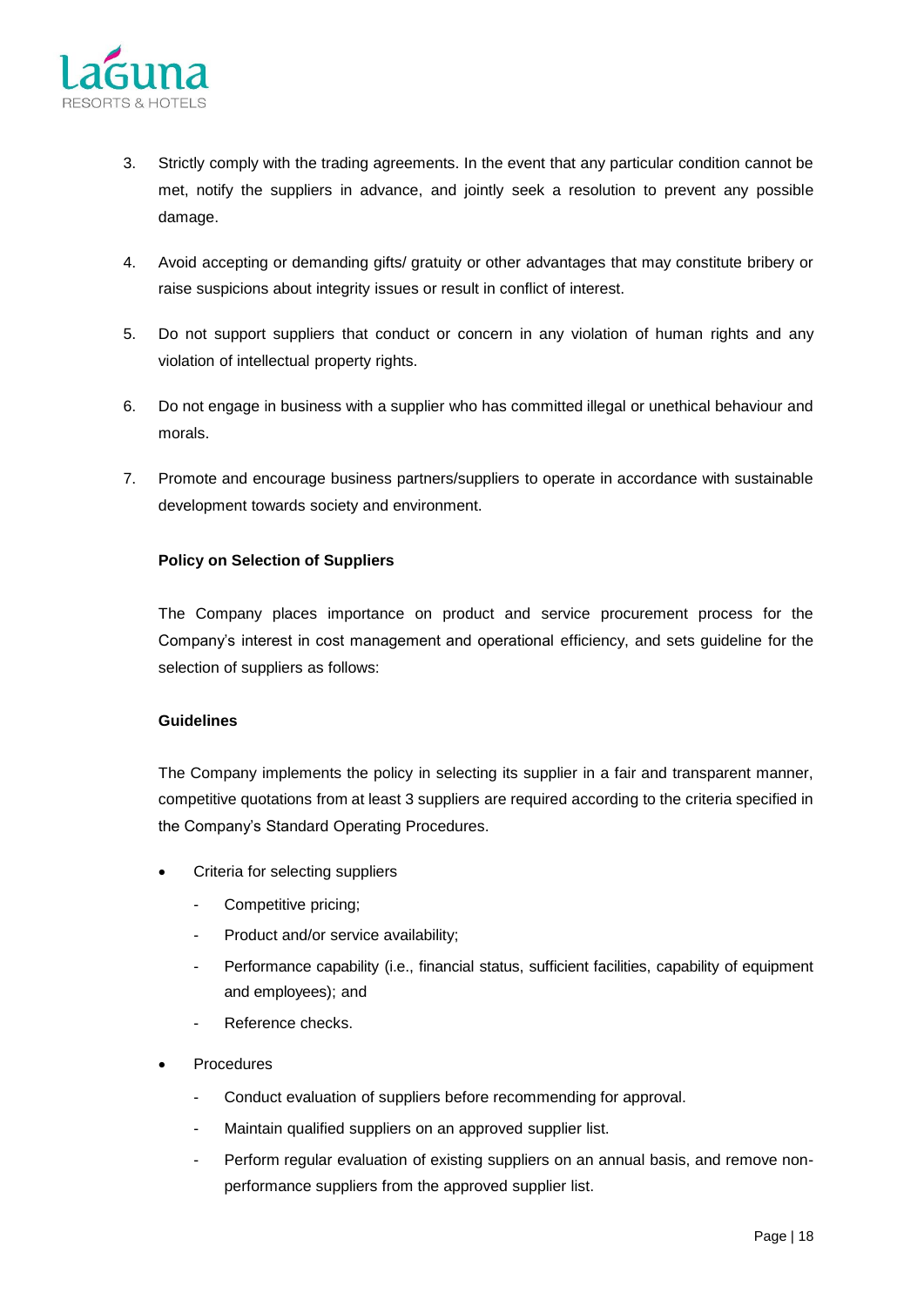

# **Competitors**

#### **Guidelines**

- 1. Avoid any actions which may prevent, obstruct or discourage potential competitors from entering the markets in which the Company operates in.
- 2. The Company takes the view that healthy competition encourages product and service innovations in the market place which would increase market standards and ultimately benefit consumers and society at large.
- 3. Neither engage in any fraudulent act to violate or obtain competitors' trade secrets nor in any infringement of intellectual property or copyright including corruption and bribery.
- 4. Strictly comply with terms and conditions regarding the competitor.

# **Creditors**

#### **Guidelines**

- 1. Treat all creditors in an equal and fair manner.
- 2. Strictly comply with all the terms and conditions agreed upon, particularly on credit guarantee, and capital management.
- 3. Duly and accurately disclose financial position.
- 4. In the event that any particular condition cannot be met or in case of debt default, the Company will inform creditor(s) concerned beforehand and seek a mutually acceptable solution to prevent any possible damage.

# **Employees**

- 1. Treat all employees fairly and in accordance with laws, the Company's work-related rules and regulations.
- 2. Treat all employees equally in terms of employment opportunity. Do not discriminate against gender, sexual orientation, color, ethnic, religion, age, disability, or any other status which does not directly affect their operation.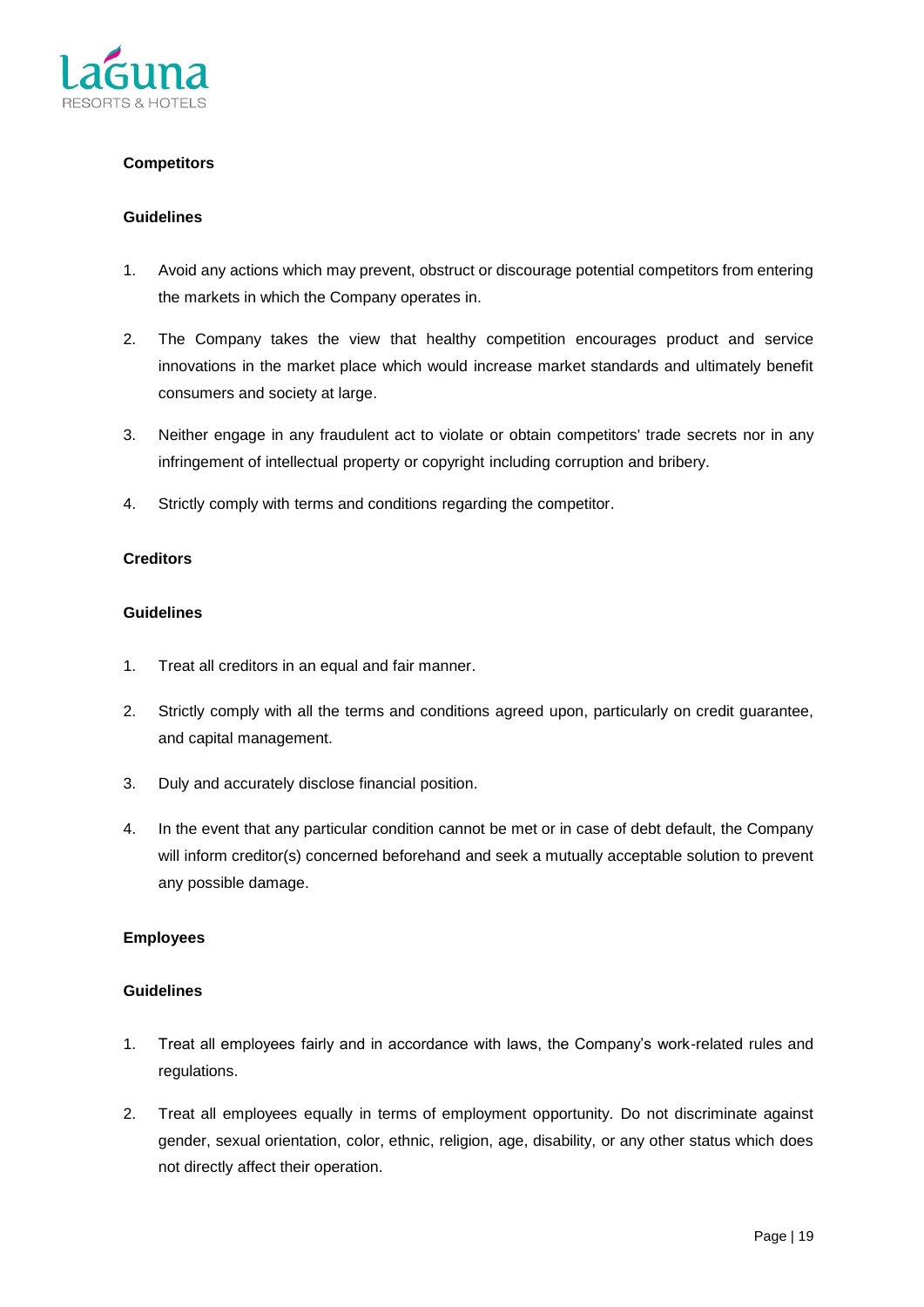

- 3. Support and promote training for skill and knowledge development of all employees to enhance opportunity for professional advancement based on their competence and capability.
- 4. Provide fair and proper remuneration on the basis of skills, competences, performances, and job responsibility.
- 5. Provide proper benefits and privileges to employees, i.e., medical care, providence fund, etc.
- 6. Provide facilities needed for work operation. Maintain a safe and sanitary work environment.

# **Social and Community**

#### **Guidelines**

- 1. Do not violate the rights of others in the community and society.
- 2. Support long-term societal prosperity to create value for communities by way of promoting wellbeing through diversify, satisfaction, health, safety, and education.
- 3. Promote good relationship between the Company and community/society on the basis of integrity, transparency, and fairness.

# **Environment**

- 1. Comply with relevant environmental legal requirements and other relevant requirements and standards, taking into consideration to tackle resource efficiency and use, promote responsible travel and consumption of resource, greening and restoration, and support local capacity development and resilience to change.
- 2. Optimize consumption of natural resources like raw material, water and energy by the 3R approach - Reuse, Reduce and Recycle including efficiency improvement.
- 3. Responsibly manage environmental discharges e.g. greenhouse gas, wastewater effluent, waste disposal and air emissions by the 3R approach.
- 4. Adopt new practices or environmental friendly-technology and awareness programs to encourage behavioural change and promote environmental sensitivity and best practice.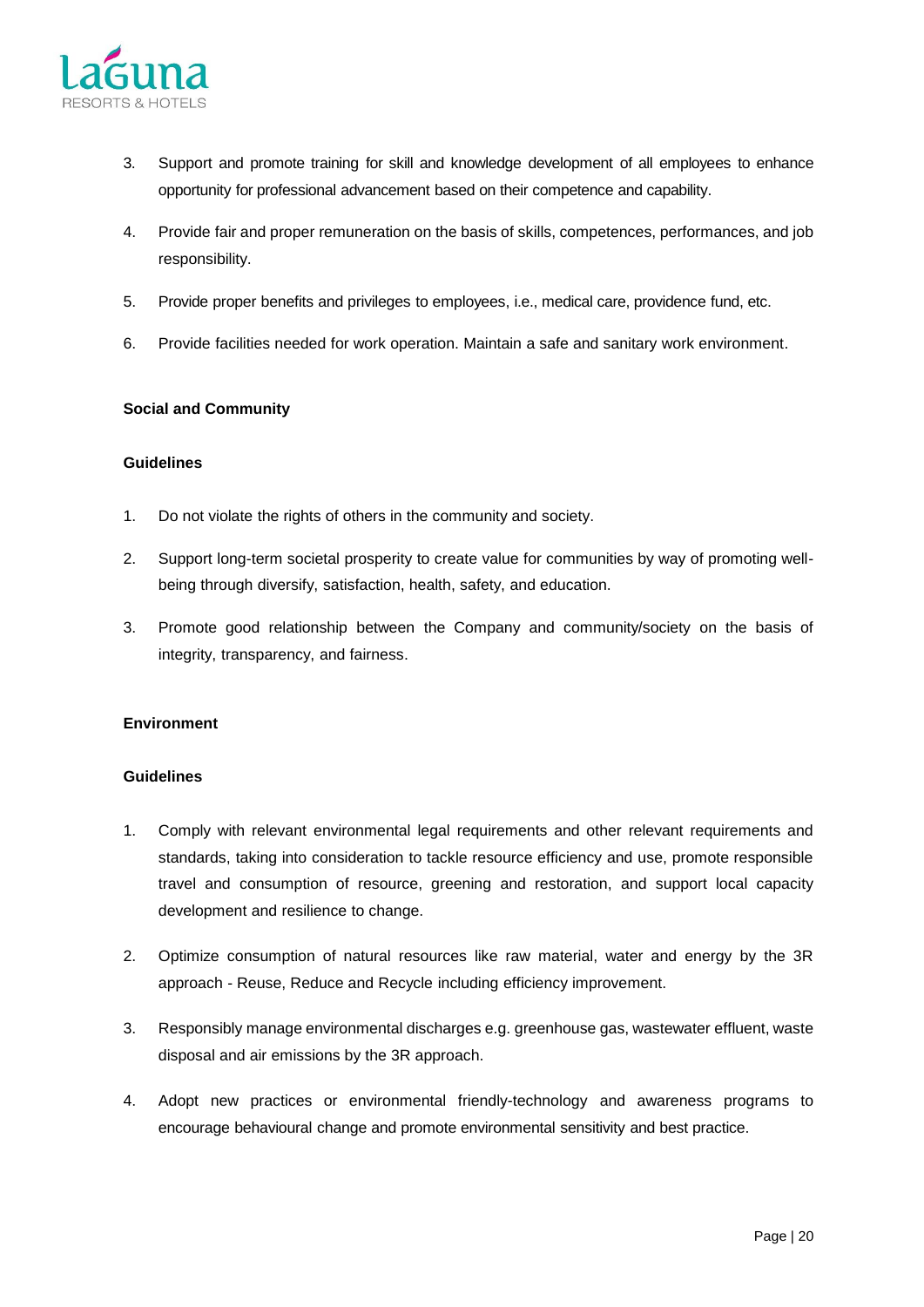

- 5. Integrate actions on climate change throughout operations and environmental, social and governance sustainability efforts.
- 6. Provide training on environmental conservation and practices to employees of all levels.
- 7. Exercise the precautionary approach to environmental impacts of our operations, and taking an active role in the protection and remediation of global ecosystems.

# **Innovations**

- 1. Promote a corporate culture that embraces innovation and ensure management's inclusion of innovation in corporate strategy, operational development planning, and operation monitoring.
- 2. Promote innovation in order to enhance long-term value creation for the business in a changing environment. Such innovation may include designing innovative business models, products or services, promoting research, improving production and operation processes, and collaborating with partners/suppliers.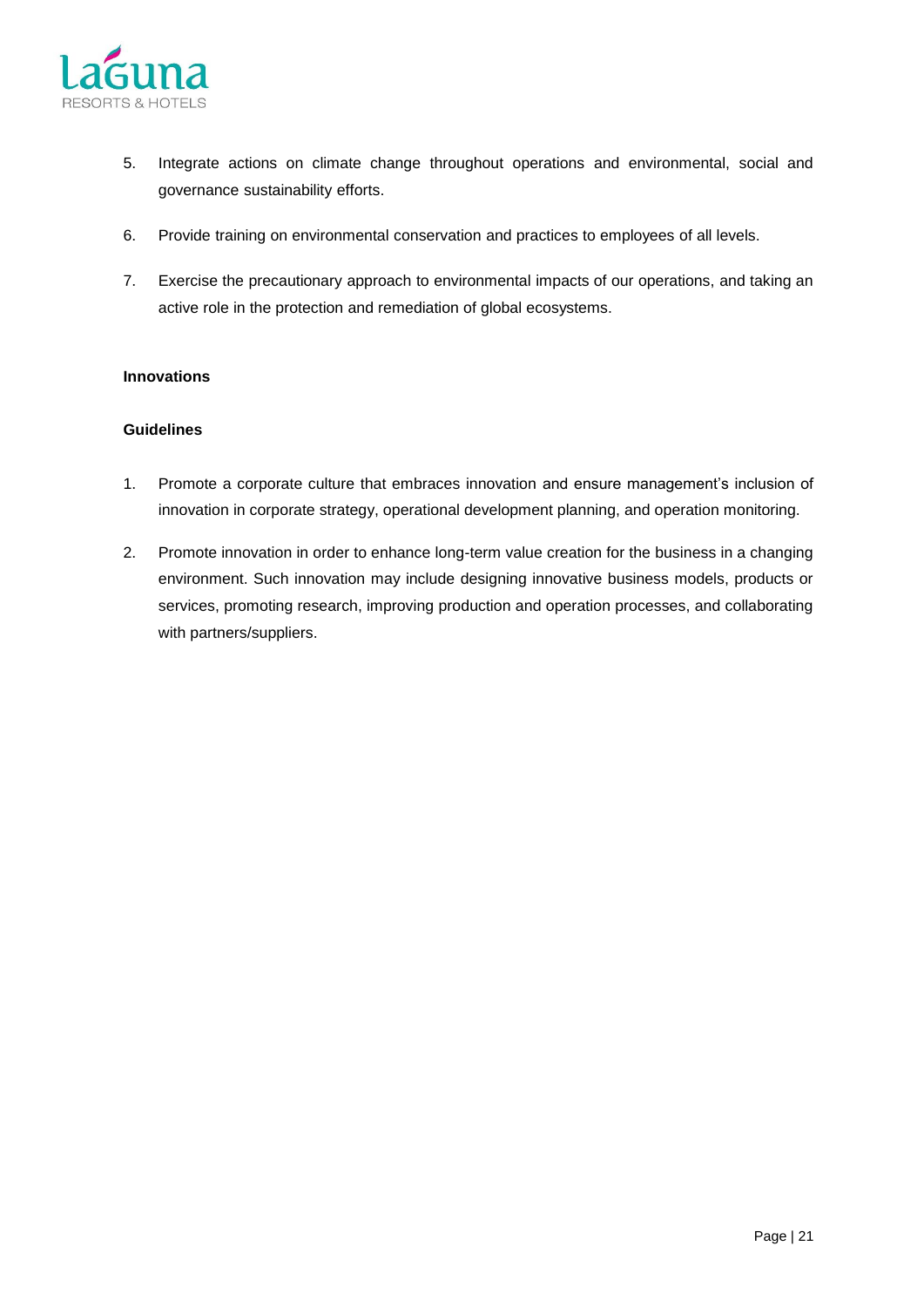

# **Conflict of Interest**

Officers shall report any potential Conflict of Interest immediately to their supervisor and HR Department.

A "**Conflict of Interest**" arises when an Officer has a professional or personal interest which is in competition with the Group's interest that would either make it difficult to fulfill his/her duties properly or would create an appearance of impropriety that could undermine customer or public confidence. Amongst others, Conflicts of Interest could arise in dealings:

- a) between an Officer and the Group's customers;
- b) between an Officer and the Group's service providers; or
- c) among Officers.

If any of the above conflicts occur, a declaration is required to be made in the Associate Declaration Form.

Circumstances which potentially constitute a Conflict of Interest include but are not limited to the following:

# **1. Ownership**

- a) Ownership (regardless of legal form) by an Officer of an interest in any supplier, contractor, industrial customer or other entity with which the Group does business or any competitor of the Group **("Relevant Entity")** constitutes a Conflict of Interest.
- b) Ownership by spouses, children, stepchildren, parents, stepparents, brothers, sisters, grandparents, in-laws and any person living in the same household of any Officer (each a "**Family Member**") shall be deemed ownership by such Officer.

# **2. Directorship**

- a) An executive officer's appointment as director in the board (or any equivalent position) of an entity outside of the Group ("External Directorship") without the prior approval of the Group is a Conflict of Interest.
- b) The Chief Executive Officer of the Group shall obtain prior approval for any External Directorship from the Group's Nomination and Remuneration Committee.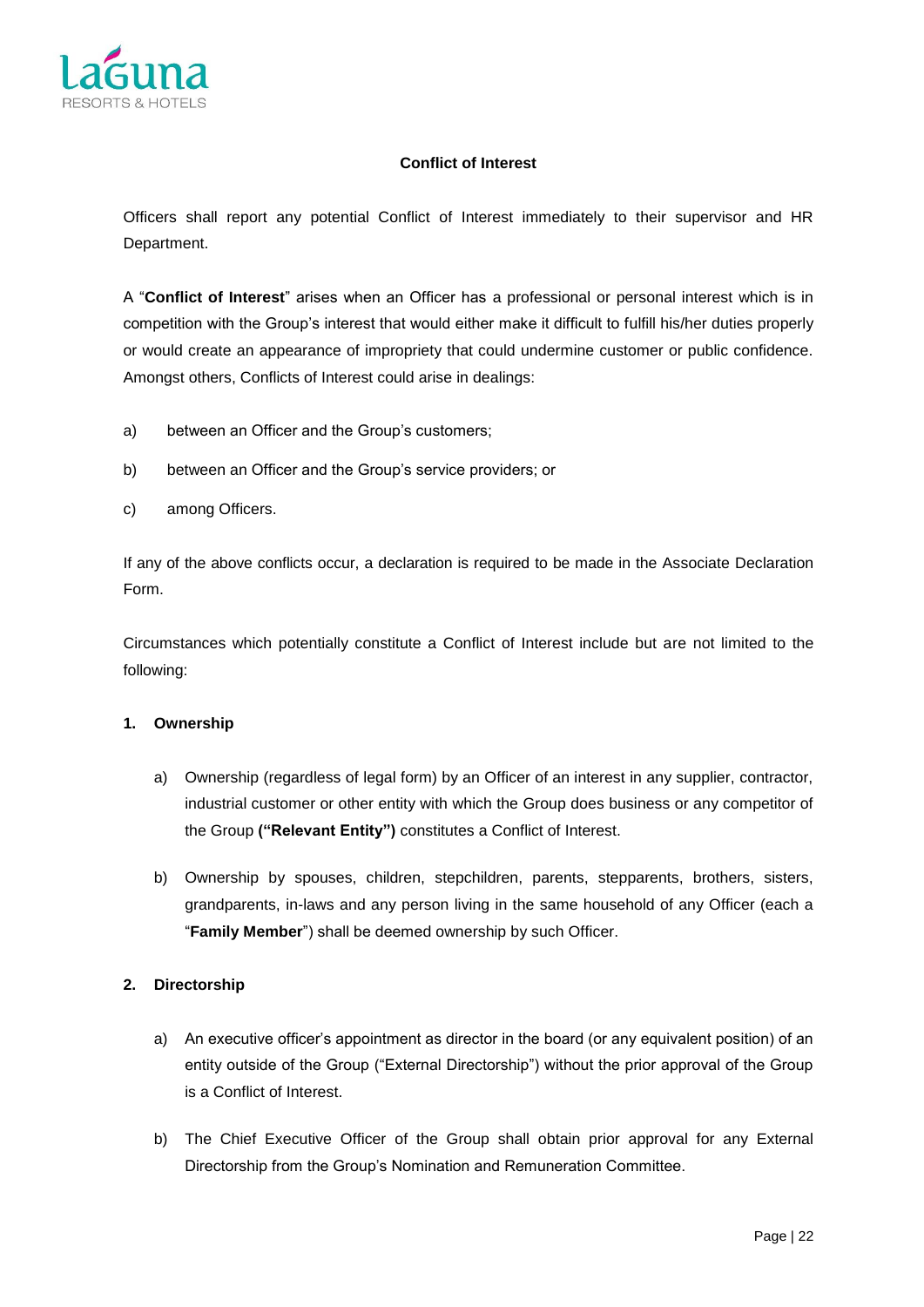

- c) All other executive officers shall obtain prior approval for any External Directorship from his/her superior holding the rank of Senior Vice-President or higher relevant to the executive officer's business unit.
- d) Where approval as described in paragraphs (b) and (c) above was obtained but a material change in circumstances renders it inappropriate for the executive officer to continue his External Directorship, it is a Conflict of Interest unless a fresh approval is obtained by the executive officer in accordance with the requirements set out above.

# **3. Employment outside the Group**

- a) An executive officer acting in any capacity for an entity outside of the Group is in a Conflict of Interest.
- b) A Family Member of an executive officer acting in any capacity for a Relevant Entity is in a Conflict of Interest.
- c) An executive officer engaged in any outside employment or holding any position (including self-employment or position in a charitable organisation) without the prior approval of the Group is a Conflict of Interest unless such employment has been arranged or is undertaken in connection with the performance of responsibilities and duties as part of the Group.

Where prior approval was obtained but a material change in circumstances renders it inappropriate for the executive officer to continue holding such position outside of the Group, it is a Conflict of Interest.

# **4. Payments, Loans, Services and Gifts**

The solicitation or acceptance, directly or indirectly, of payments, services, loans, gifts or special considerations from a Relevant Entity constitutes a Conflict of Interest unless of small, nominal value and does not cause either any favoritism to develop.

Gifts of small, nominal value including those of an advertising nature generally do not cause either favoritism or a conflict to develop. Cash and/ or gift certificates are never to be accepted. Gifts of more than a nominal value should be returned to the source of the gift. If the recipient of the gift determines that it is inappropriate to return the gift, the Executive, Vice-President, Senior Vice-President or Executive Vice-President/ Group Managing Director should be notified so that he may make arrangements for appropriate disposition of the gift.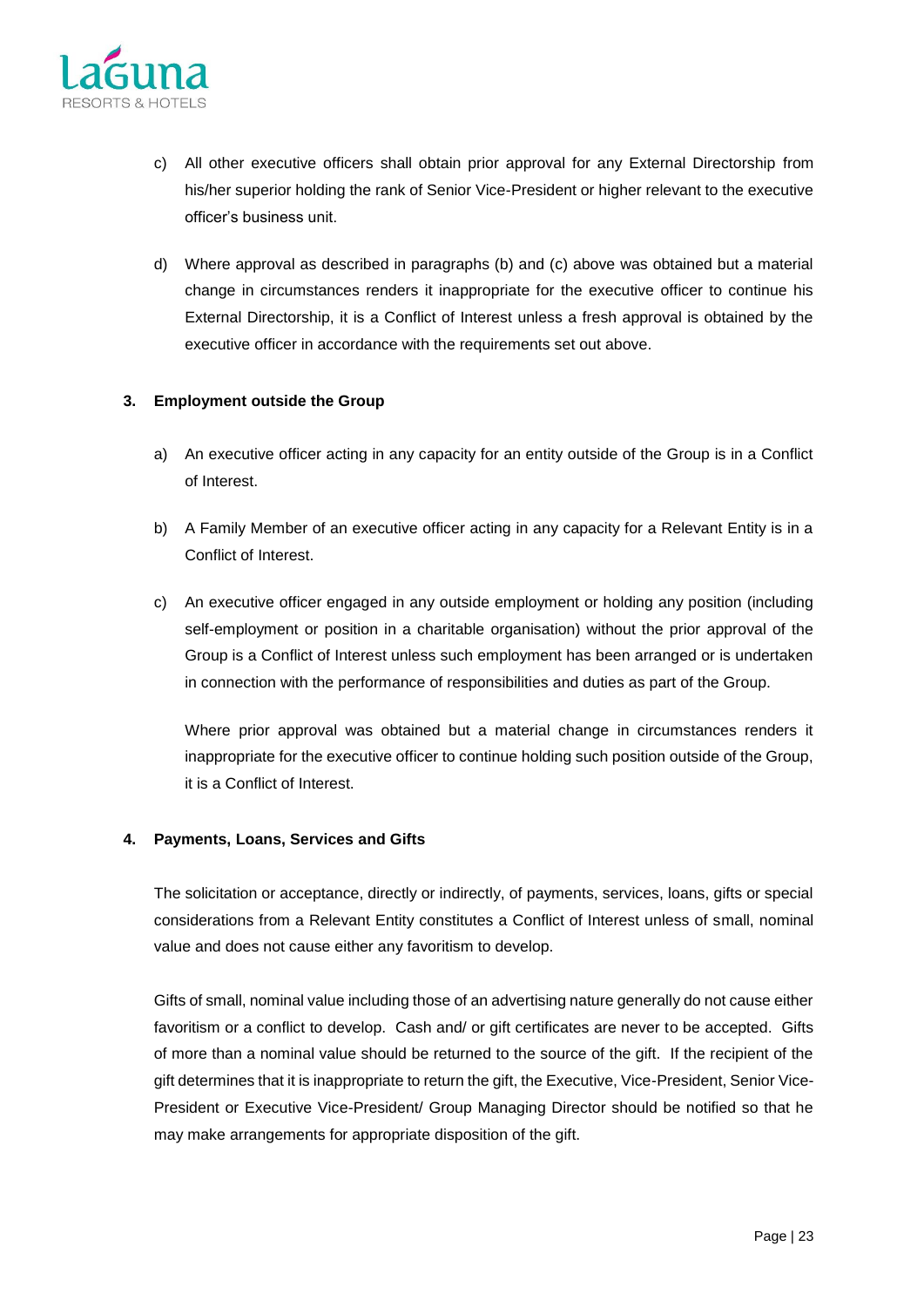

# **5. Property Affected by Company Action and Information**

- a) Ownership (regardless of legal form or size) or acquisition by an Officer of a financial interest in real estate or personal property (tangible or intangible) where:
	- the value of which has been or is likely to be affected by an action of the Group; and
	- such Officer is or is likely to be involved in the decision making at any level, constitutes a Conflict of Interest.
- b) Ownership, regardless of legal form or size, or acquisition of any financial interest in real estate or personal property (tangible or intangible) as a result of confidential or unpublished information obtained through the Group constitutes a Conflict of Interest.

# **6. Corporate Opportunity**

An Officer diverting any business opportunity the Group would reasonably be expected to be interested in to himself or others, directly or indirectly, constitutes a Conflict of Interest.

# **7. Misuse of Information or Facilities**

The use of information or facilities which an Officer has obtained by virtue of his employment with the Group in a manner which is not in the Group's best interests constitutes a Conflict of Interest.

# **8. Unauthorized Disclosure of Confidential Information**

The unauthorized disclosure or use by an Officer of confidential or unpublished information obtained by virtue of the Officer's employment with the Group constitutes a Conflict of Interest.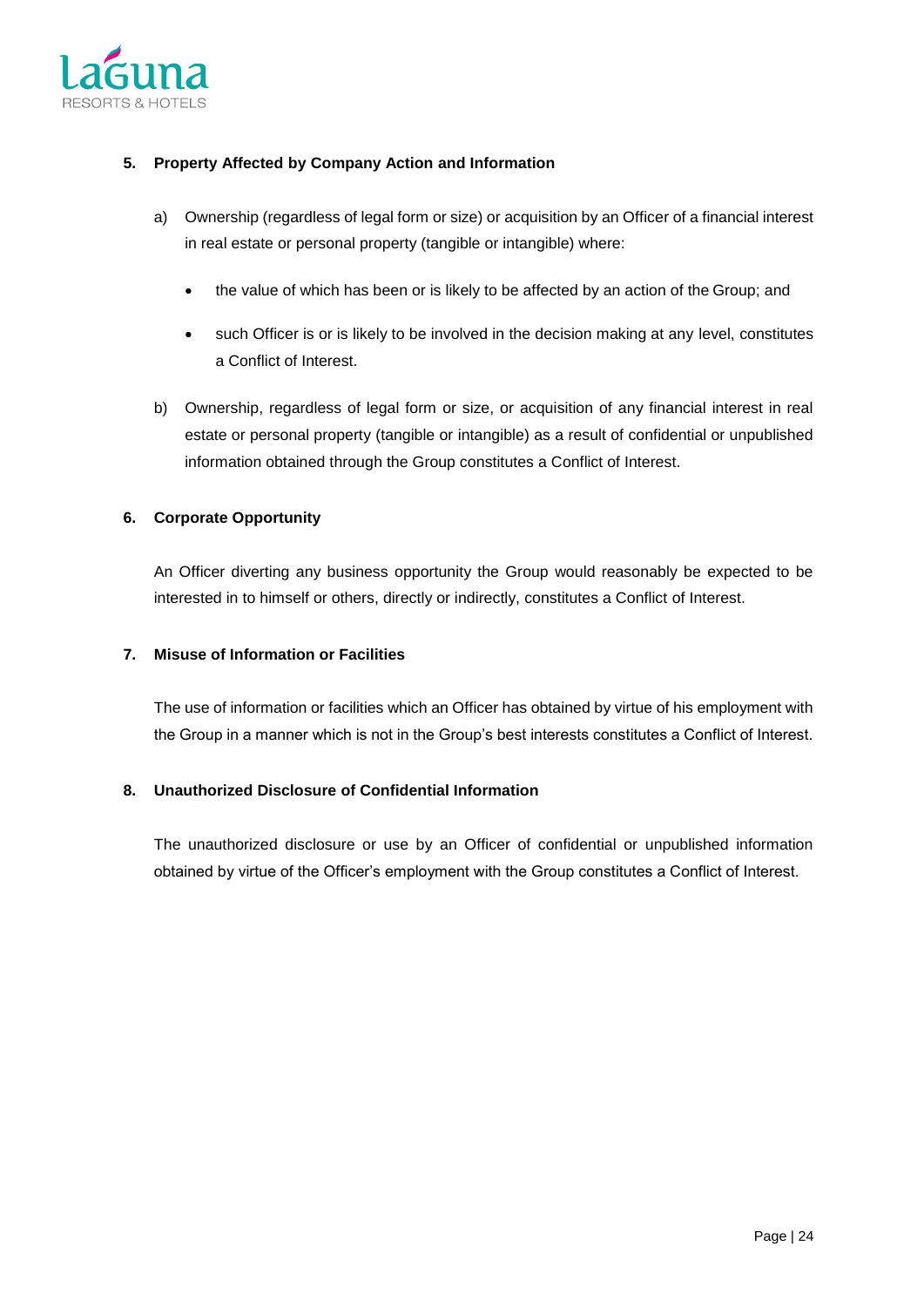

# **The Use of Inside Information**

The Company recognize that managing the Company's operations in accordance with principles of good corporate governance is in the best interests of stakeholders. To enhance good corporate governance, the Company has therefore established this policy on dealing in listed securities of the Company for all directors, management and employees of the Company**.**

#### **Purpose:**

The purpose of this policy is to guide and prevent the misuse of confidential and price-sensitive corporate information regardless of rank from disclosing such corporate information for personal gain or for any other reason not in the Company's interest.

# **Dealing in Securities:**

- Directors, management and employees of the Company must follow the Company's Code of Corporate Conduct where confidential and price-sensitive information is involved.
- Confidential and price-sensitive information shall be restricted to only directors, management and employees who have a direct responsibility over such matters.
- Directors, management and employees of the Company are prohibited from dealing in listed securities of the Company while in possession of unpublished confidential and price-sensitive information in relation to such securities during the "embargo period".
- The "embargo period" defines as one month before and up to the date of announcement of the financial results.
- Internal reminders on a quarterly basis shall be issued by Corporate Affairs to inform the directors, management and employees of the Company of the embargo period prior to the Stock Exchange of Thailand announcements on the Company's financial results within which they shall not deal in the securities of the Company.
- Apart from this policy, directors, management and employees of the Company shall comply with the laws relating to insider trading. These apply at all times, which can be outside the abovementioned embargo period. In essence, if and when directors, management or employees of the Company has access to confidential and price-sensitive information on the Company, they are not allowed to deal in their securities of the Company or provide such information to others. Failure to comply with insider trading laws is a criminal offence. The insider trading laws are contained in the Securities and Exchange Act B.E. 2535 (as amended), which can be accessed at www.sec.or.th.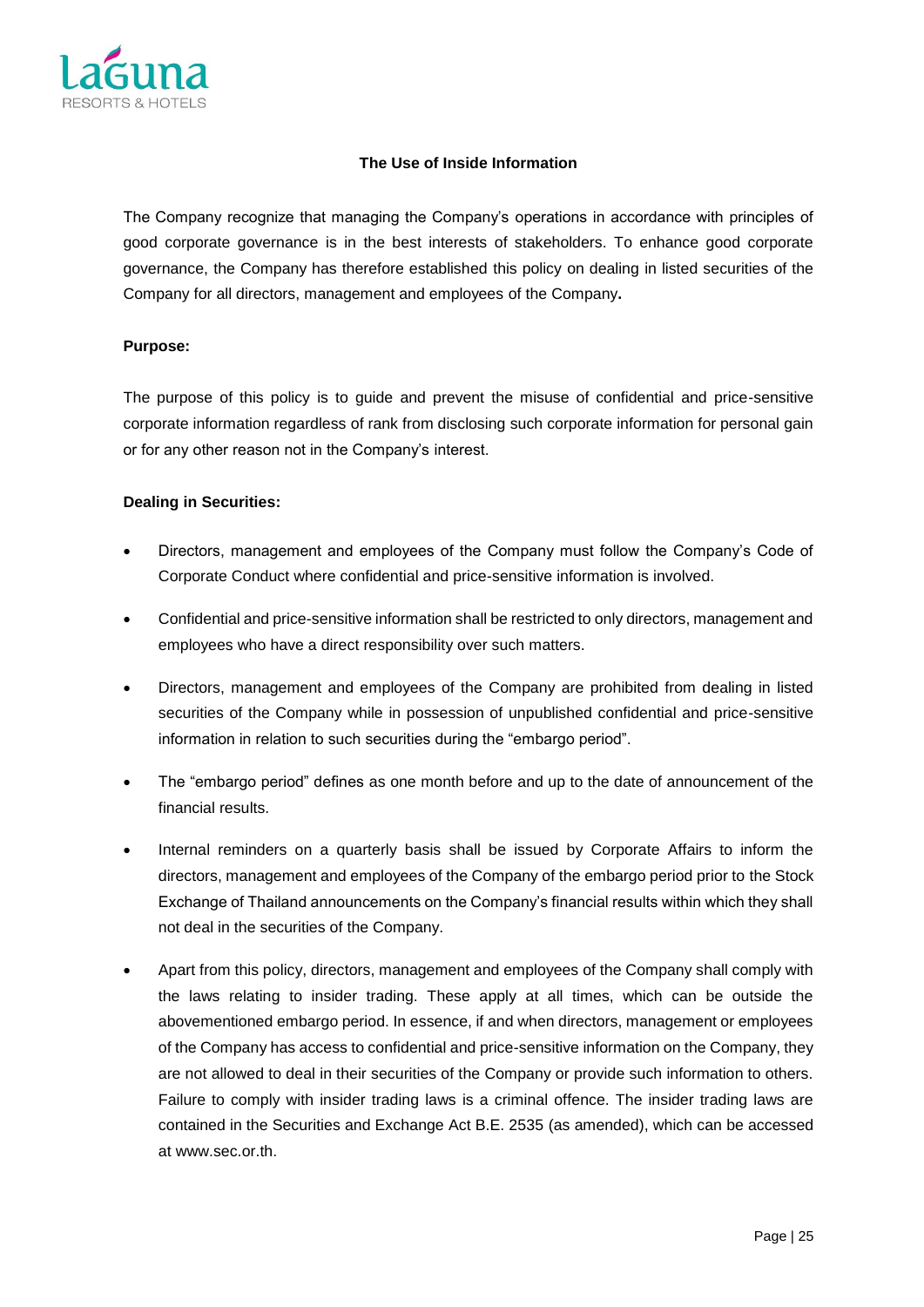

# **The Usage and Safeguarding of the Company's Resources**

#### **Guidelines**

- 1. Utilize the Company's resources in a cost-efficient manner for the benefits of the Company.
- 2. Do not misuse, or illegally use, or use the Company's resources for personal or others' benefits.
- 3. Protect the Company's resources against loss or damage.

# **Anti-Piracy Policy**

# **Guidelines**

- 1. Operate business in accordance with laws, regulations, and obligations on intellectual property rights.
- 2. Protect the Company's intellectual properties ("IP") from being infringed, copied, and adapted. Do not use, or disclose the Company's intellectual properties to a third party without proper authorization.
- 3. Respect the intellectual properties of others. Do not infringe or use others' work for personal benefit unless receiving proper authorization or paying fees to IP rights-holder(s).
- 4. Report the superiors if infringement of intellectual properties or any act that may lead to dispute against the Company's intellectual properties are found.

# **Anti - Human Rights and Labor Violation Policy**

- 1. Treat each other with respect for the principle of human rights. Do not violate human rights nor related laws. Treat one another in an equal manner without discriminating against appearances, mind, ethnics, nationality, religion, gender, age, language, color, education, and social status.
- 2. Exercise caution in performing duties to prevent risks of human rights violations. Monitor, and report the superiors if any action against human rights is found.
- 3. Treat employees fairly in all employment processes, from selection, remuneration payment, work hours, holidays, work assignments, performance evaluation, training and development, to nondiscriminatory career advancement planning.
- 4. Do not use forced labor, human trafficking labor, and illegal child labor.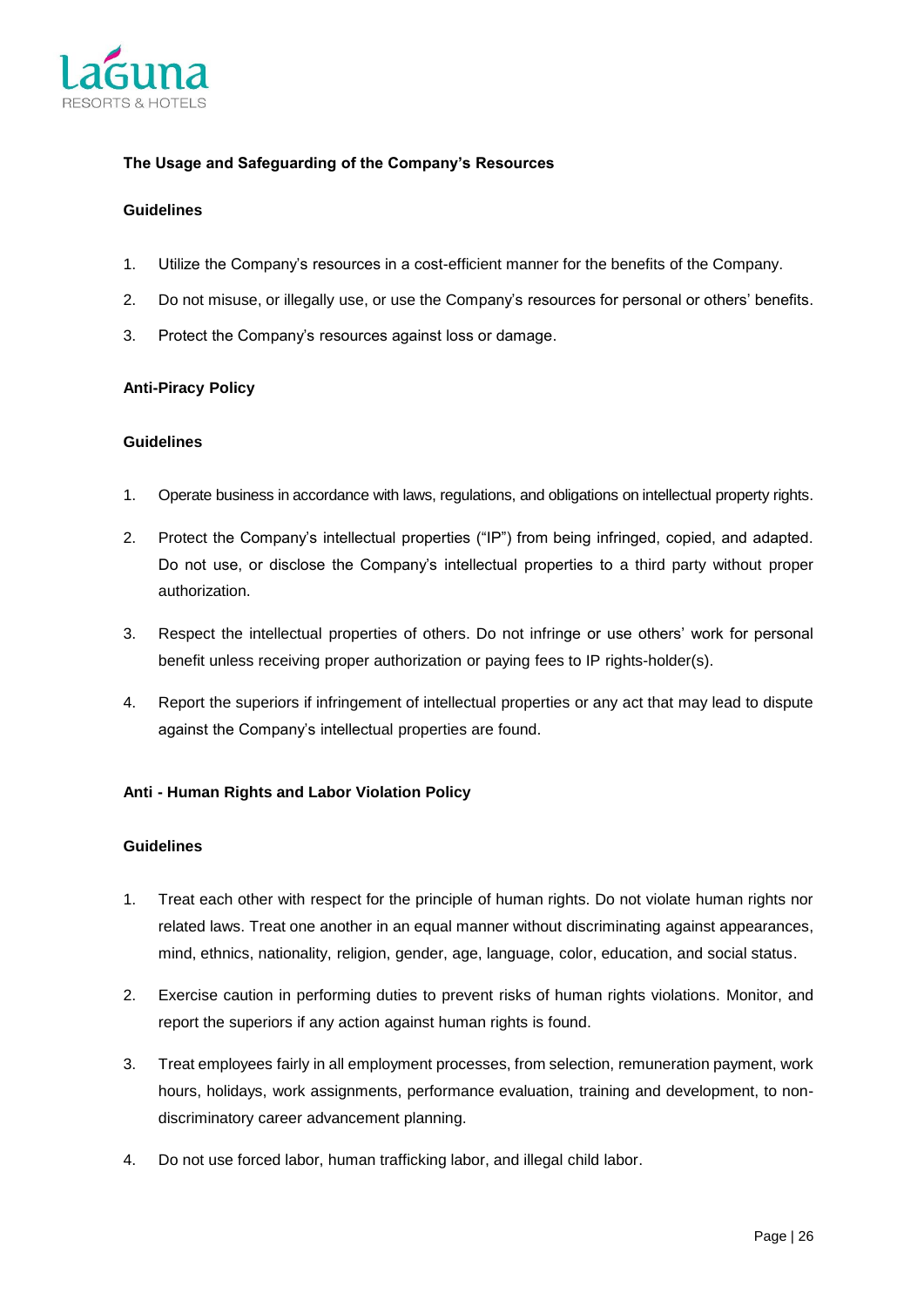

# **Health and Safety**

#### **Guidelines**

- 1. Comply with laws, standards, and regulations related to health and safety including working environment in order to prevent or mitigate any possible impact.
- 2. Immediately report the superiors if any abnormality is found with regard to machinery, equipment, and workplace which may affect health and safety.
- 3. Superiors have direct responsibility over work safety, and a duty to announce or publicize preventive approach and control measures to prevent accidents. They are also expected to monitor employees' health according to level of risk arising from work activities.
- 4. Prepare for emergency situations by continually developing, drilling, and updating an emergency plan to prevent or reduce risk on loss of life and assets of the Company, employees, suppliers, and other concerned parties.
- 5. Cultivate consciousness on healthcare and safety among employees throughout the organization to ensure sustainable work safety.

# **Allocation and Management of Information Technology Resources**

- 1. Allocate suitable information technology ("IT") resources for business operation, and layout a plan on information technology, i.e., budget, human resources, and urgency.
- 2. Conduct IT risk assessment, and outline IT security measures.
- 3. Promote the use of IT systems among employees to enhance work efficiency. Refrain from using the system that may lead to copyright infringement, and prohibit using of IT system to transmit illegal, derogatory, and immoral information.
- 4. Employees are required to use the IT system according to permission assigned. They are to keep their password and prohibited from disclosing it to others for access to the Company's system.
- 5. Employees are required to use the IT system and computer devices in compliance with rules and suggestions for safe use, and as permitted by the Company, solely for the Company's interests. They are to notify the IT department immediately if incidents related to system safety, or damage, or loss occurred.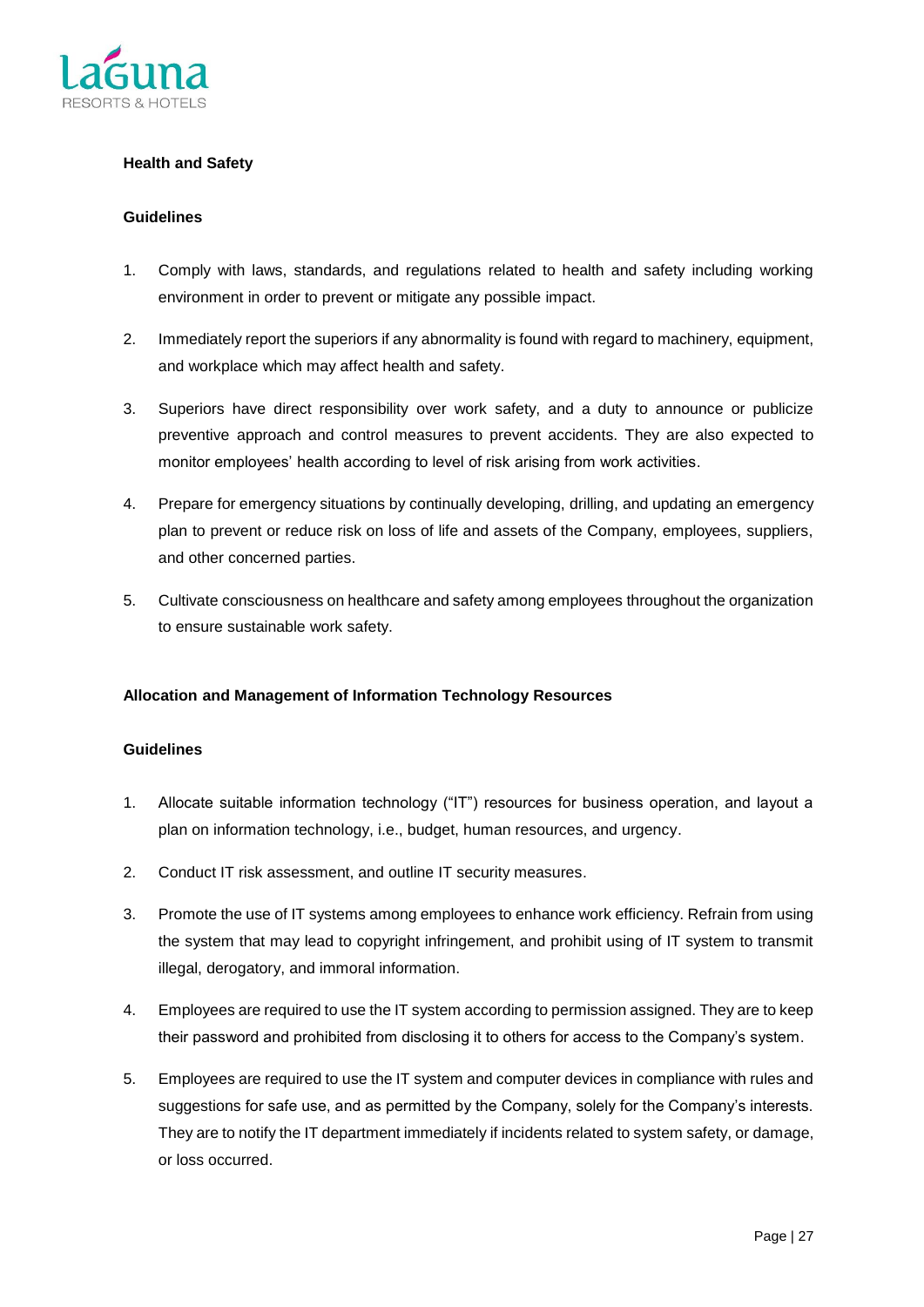

# **Hiring of current or former Government Officers (Revolving Door)**

#### **Propose**

Laguna Resorts & Hotels Public Company Limited has specified the policy of hiring of current or former government officers that reflect the Company's determination on good corporate governance policies and the operation on anti-corruption measures.

# **Scope**

This policy of hiring of government officers shall be governed for all hiring employee of Laguna Resorts & Hotels Public Company Limited and subsidiaries.

# **Definition**

"Company" means Laguna Resorts & Hotels Public Company Limited and subsidiaries "Anti-Corruption Act" means the Organic Act on Anti-Corruption B.E 2561 (2018) "NACC" means the National Anti-Corruption Commission "Government Officers" means [any officer](https://www.lawinsider.com/dictionary/government-official) or employee of a government or any department, agency or instrument of a government including specific meanings under the Organic Act on Anti- Corruption.

# **Policy of Hiring of current or former Government Officers**

The Company shall follow the Anti-Corruption Act in order to avoid any conflicts of interest between personal's interest and the Company's interest. Any operations must be conducted in a reasonable manner and must not violate relevant laws, rules and regulations, including good ethical conduct.

In case that the Company hires any current or former government officers to be director, management, employee, representative or consultant, the Company shall consider on the Company's requirement as appropriate, including the qualifications of the government officer, who are not prohibited according to the Anti-Corruption Act, Article 126(4) and Article 127 as follows:

- A. Being members of the Committee of NACC, persons holding office in independent agencies, and persons holding political positions as prescribed by NACC which private entity under the supervision, monitoring, control, or inspection of a state agency to which such government officer performs duties as the government officer which, by nature of such business interest of the private entity, may be in conflict to or against the public interest or government interest, or affect the independence of the performance of duties of such government officer. This provision shall also apply to the spouse of such government officer except in the case where the spouse has undertaken such business prior to the government officer's taking of office, or
- B. **Used to be** members of the Committee of NACC, persons holding office in independent agencies, persons holding high-ranking positions and persons holding political positions as prescribed by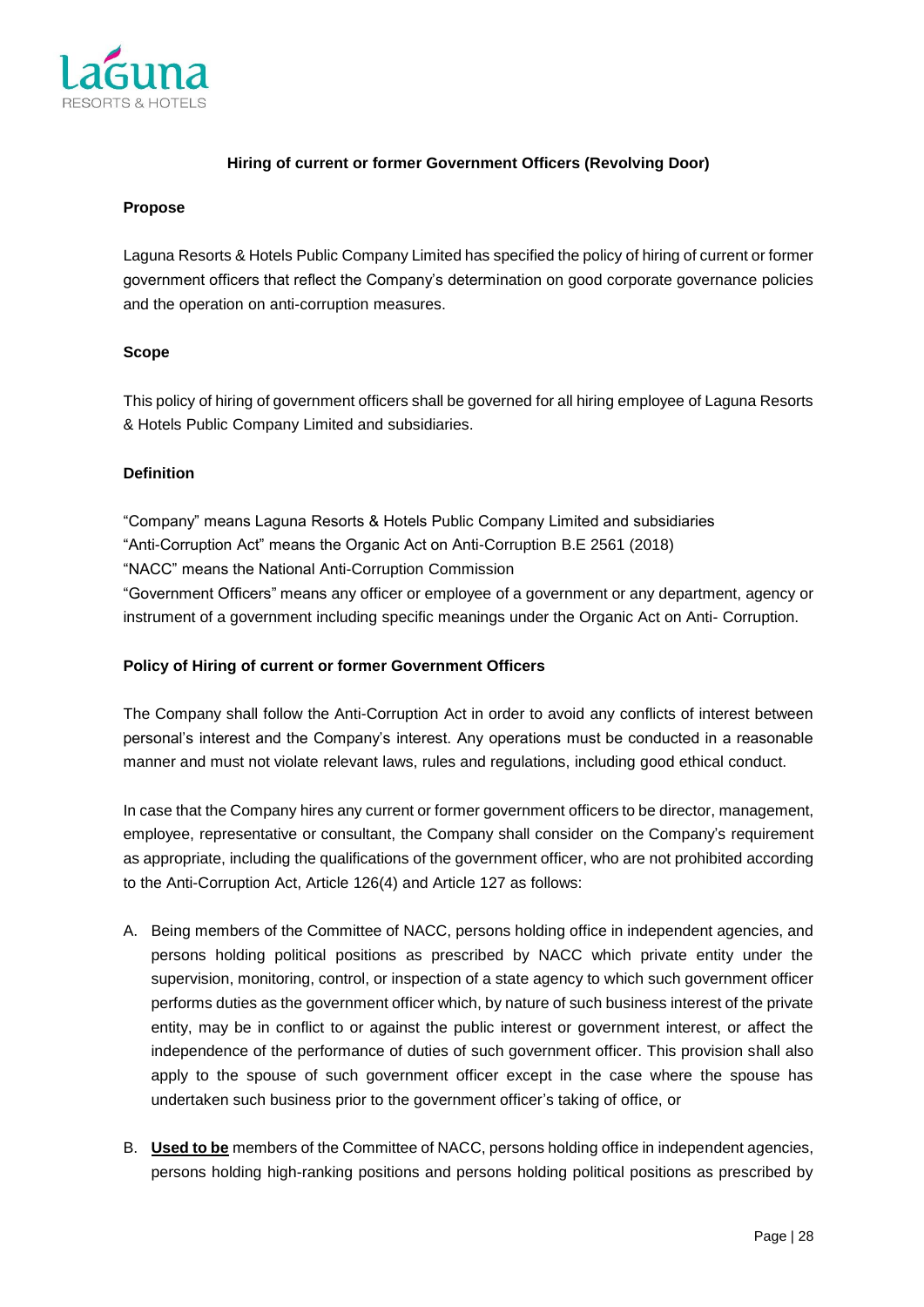

NACC which private entity under the supervision, monitoring, control, or inspection of a state agency to which such government officer performs duties as the government officer which, by nature of such business interest of the private entity, may be in conflict to or against the public interest or government interest, or affect the independence of the performance of duties of such government officer **and** such government officer has left the position **less than two years**.

According to the Company's policy second paragraph above, the Company may invite or hire a government officer to be a director or a consultant and such government officer shall not be prohibited as per Clause A aforementioned above and shall not be violated the Anti-Corruption Act, relevant laws and the Company's rules and regulations. The Company may invite or hire a government officer as a part-time position which not affect to the permanent duties of such government officer. The Company shall have a guideline process of hiring and remuneration setting, and each employment shall be approved by the recruitment committee formed by the Company.

# **Communication and Training**

The Company shall disclose any hiring of government officers through the annual report and/or the Company's official website. The Company shall communicate and disseminate the policy of hiring of current or former government officers through business unit channels such as training program of the Company's human resources department including orientation training program for new employees which is a part of the operation on anti-corruption measures for acknowledgment and implement.

# **Monitoring and Approval**

The head of human resources department shall monitor any hiring of current or former government officers according to the policy. In case of hiring of current or former government officers to be in the position of manager or higher, such hiring must be approved by the recruitment committee formed by the Company.

# **Penalty for violating policy**

In case of violation, negligence or intention to avoid the policy of hiring of government officers or engaging in corruption, the Company shall consider a severe breach of the Company's rules and regulations.

Any acts that violate or contradict to this policy, whether directly or indirectly, are subject to disciplinary action and may also be subject to legal punishments if they commit an offense under the law.

# **Review and Improvement**

This policy of hiring of current or former government officers shall be reviewed once per year or shall be revised immediately in case of changing of any main points of this policy and the head of human resources and Chief Executive Officer must approve.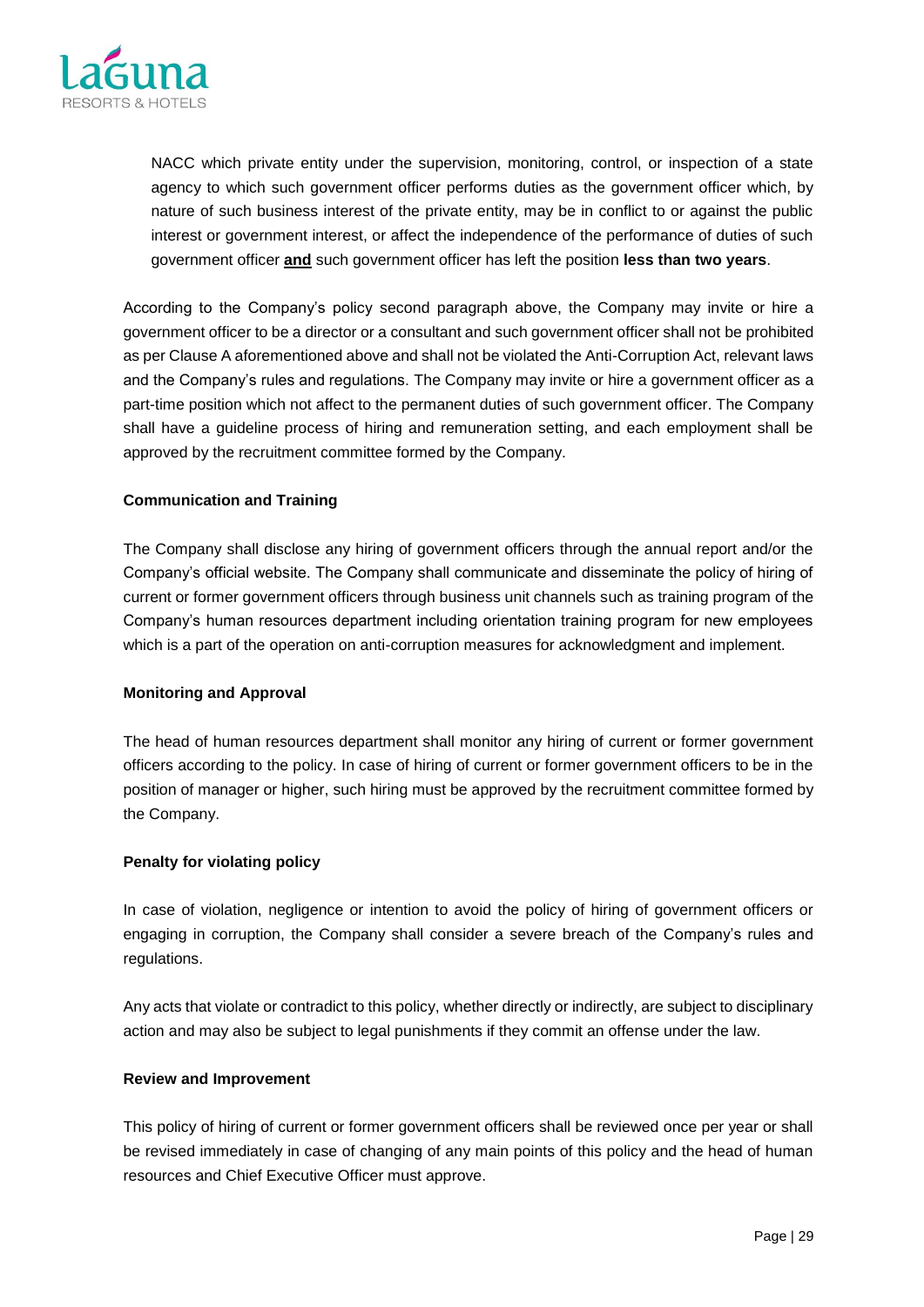

# **Compliance and Review**

The Board of Directors considers it to be a duty and responsibility of every director, executive, and employees to acknowledge, understand, and strictly comply with all policies stipulated in this Code of Corporate Conduct. This is neither voluntary nor can any corporate member claim he/she is not aware of these guidelines.

Executives of all levels must be responsible for and consider it a priority to ensure that their subordinates truly learn, understand, and comply with this Code of Corporate Conduct.

The Company does not support any conduct that is against the laws and ethical principles. Should a director, executive, and employees act against the set ethical principles, he/she will receive strict disciplinary punishment. If the misconduct is believed to be an act committed in violation of law and order, rules, and regulations mandated by the government, the Company will forward the case to concerned government authority for further proceeding.

The Board of Directors has made it an obligation to review the "Code of Corporate Conduct" on a yearly basis.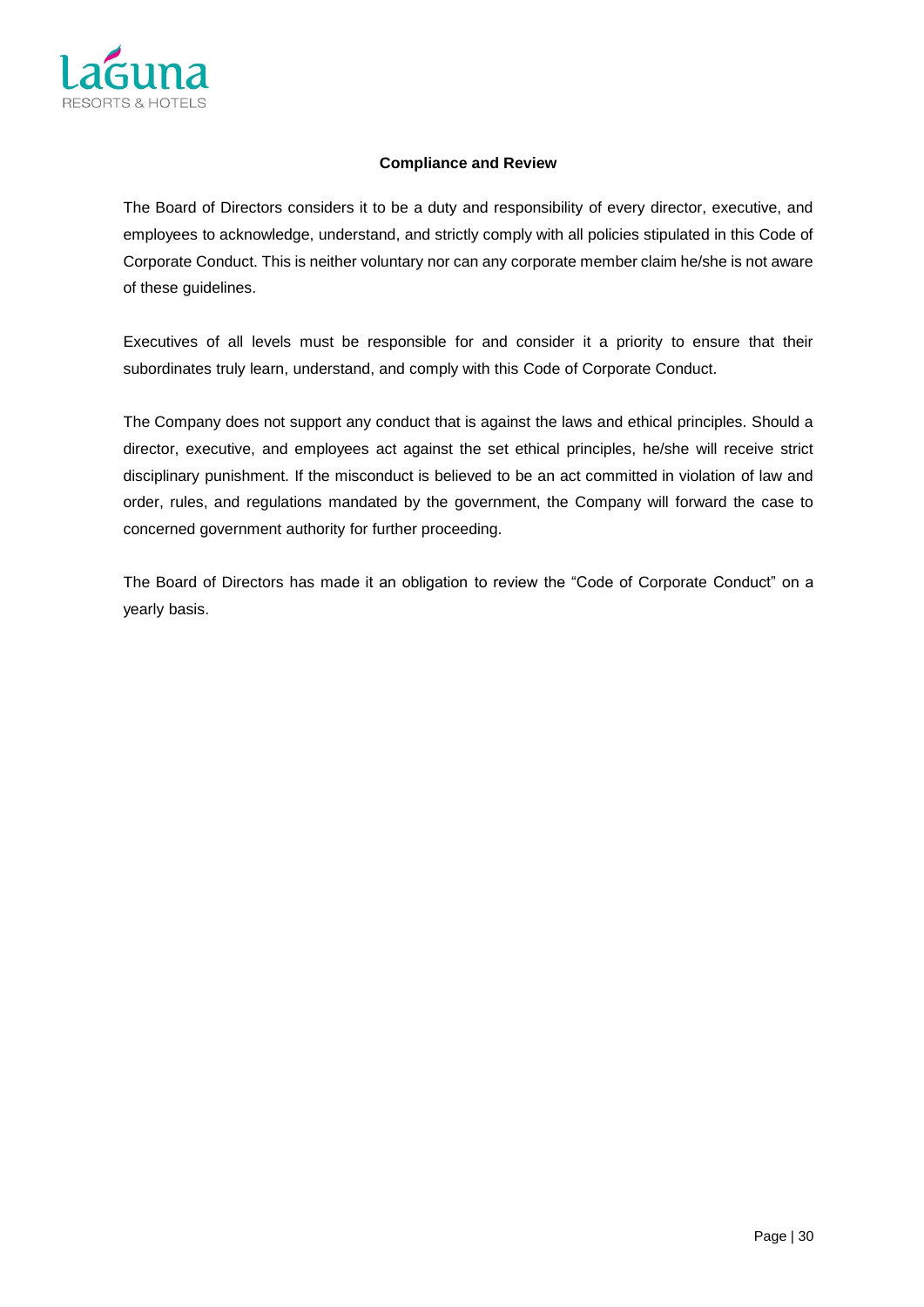

#### **Disciplines**

The Board of Directors considers business ethics a management discipline with which all directors, executives, and employees are required to strictly comply. Violation or non-compliance is considered breaches of discipline according to the regulations related to personnel administration.

Every director, executive, and employee has a duty to comply with, and encourage others to comply with work ethics and Code of Corporate. The following acts are considered unethical:

- 1. Noncompliance with work ethics and Code of Corporate Conduct.
- 2. Instigating, encouraging, and endorsing others to act against work ethics and Code of Corporate Conduct.
- 3. Neglecting an act of violation, and ignoring non-compliance with work ethics and Code of Corporate Conduct when aware.
- 4. Not cooperating or hindering the investigation/interrogation of facts.
- 5. Any unfair act against a plaintiff as recorded in the unethical report.